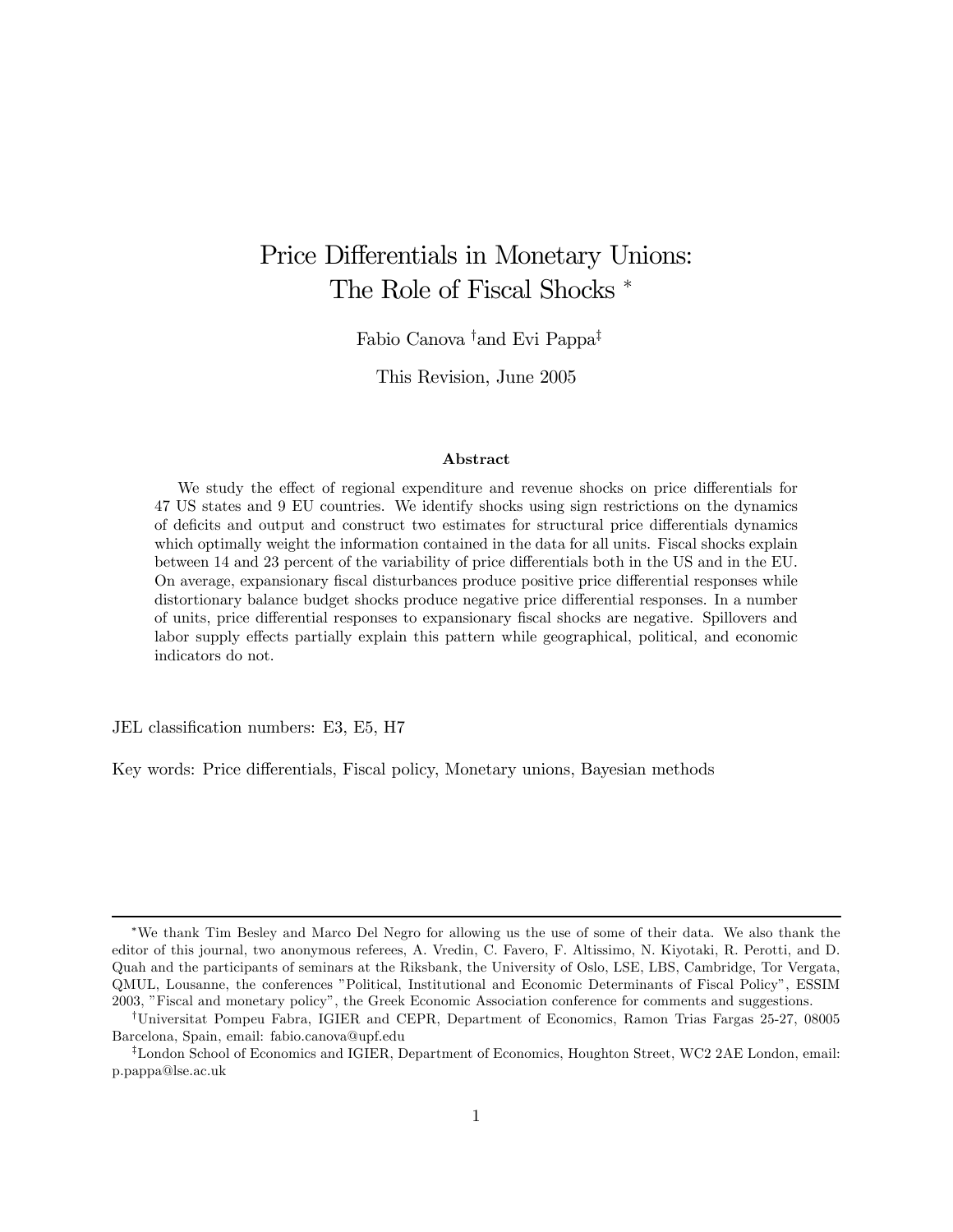### 1 INTRODUCTION 2

# 1 Introduction

The creation of the European Monetary Union (EMU) came together with a set of rules for membership, known as the "Maastricht criteria", which stressed the need for convergence in the nominal and real side of the economies of candidate countries. The presence of such rules signals the aversion of political leaders to regional dispersions. There is some economic logic behind this concern. For example, differentials in the level of public debt may generate political games where a virtuous region has to bail out a less virtuous one to avoid the collapse of the union. Similarly, differential in price dynamics may interfere with the price stability goal (see e.g. ECB (2003)). While casual observation suggests that differentials in price dynamics are relatively small and die out quickly in the US - a result recently challenged by Cecchetti, Mark and Sonora (2002) - the maximum inflation differential in the Euro area was above two percent for each of the last three years, inflation differentials appear to be persistent and both the heterogeneity and the persistence are expected to increase as the area is enlarged to new entrants (see e.g. Angeloni and Erhmann (2004)).

Should one worry about the existence and the persistence of such differentials? Differentials in productivity may be one of the causes for regional price differential. As the Balassa-Samuelson effect indicates, an increase in the productivity of the traded goods sector in one region, leads to higher regional real wages. This in turn drives the regional relative price of non-traded goods up and, with common prices for traded goods, the price level increases relative to the union average (see e.g. Canzoneri, Valles and Vinals (1996)). When productivity differences are persistent, differentials in output growth and inflation rates could be observed. Such differentials, however, do not necessarily call for restraining actions by federal institutions (see e.g. Duarte and Wolman (2002)).

Demand factors, combined with a large component of non-tradables in the locally consumed basket of goods, may be an alternative cause for regional price differentials. Persistent increases in the demand for non-traded goods may generate localized bursts of inflation whenever the supply of these goods is not perfectly elastic with respect to demand conditions. One component of demand typically tilted towards non-traded and local goods is government expenditure. If local government expenditure is an important source of price differentials and if price differentials pose a threat to union wide inflation stability, Central Banks may want to closely monitor the dynamics of regional fiscal variables (as suggested by Canzoneri, Cumby and Diba (2002)) and federal authorities may be justified in imposing deficit limits (as the Growth and Stability Pact in the EU) or strict balance budget requirements (as the Graam, Rudman and Hollings amendment in the US).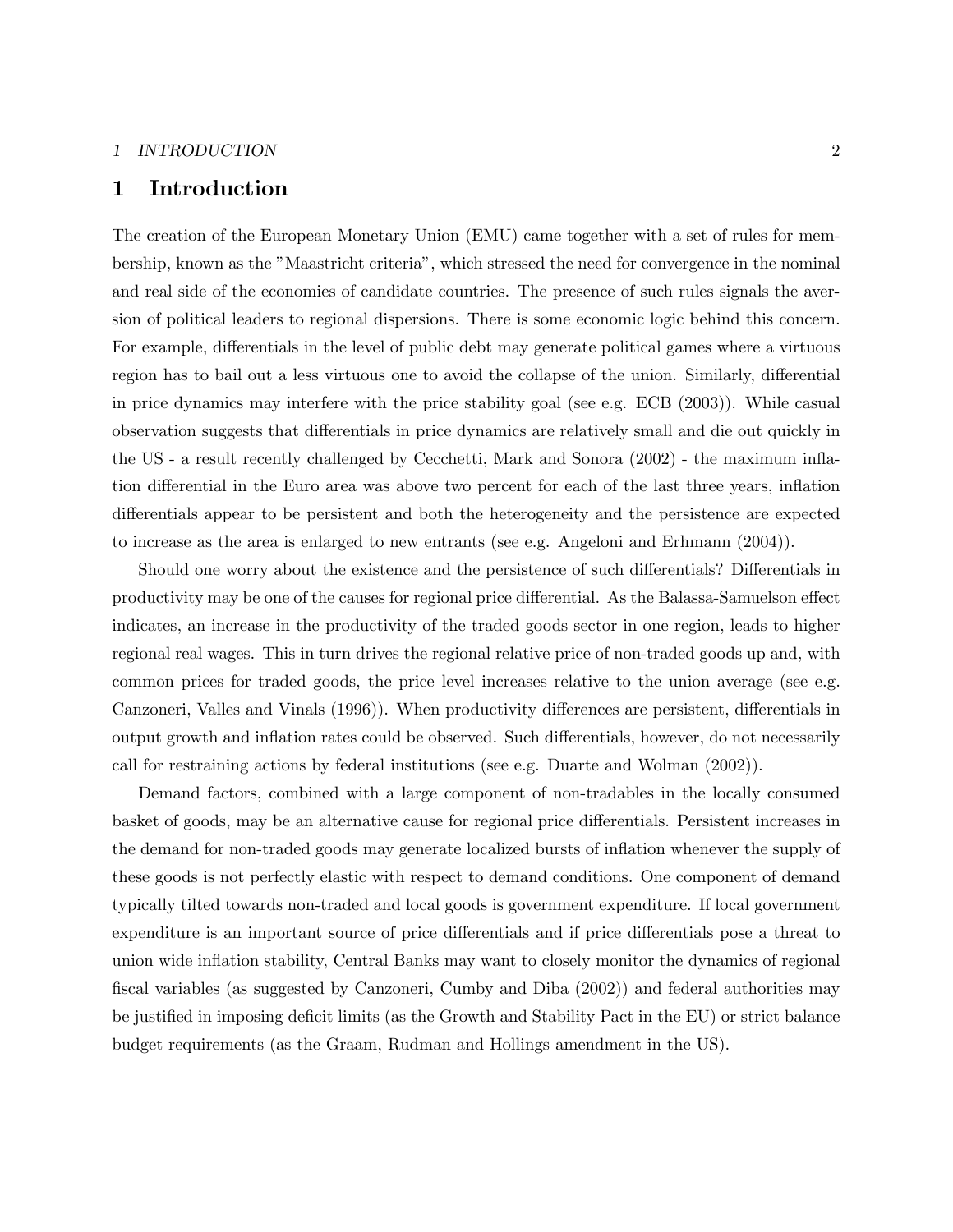### 1 INTRODUCTION 3

Differences in price dynamics are of particular concern in the EMU for two reasons. First, since fiscal variables is controlled by national authorities, political economy type considerations may induce them to use the fiscal trigger disregarding the union-wide consequences. As Perotti (2002) suggested, many of the institutional provisions of the EMU can be rationalized in terms of constraints on local fiscal policy to enable monetary policy to achieve its price stability mandate. Second, the channels through which differential price dynamics are naturally dissipated are either institutionally limited or absent. For example, goods markets are only weakly integrated and labor mobility practically inexistent.

The existence of differentials price dynamics reached the forefront of the policy discussion recently when Ireland received a reprimand by the EU council of Ministers in 2001 for running a rather loose fiscal policy. In fact, in an attempt to attract foreign investment and to reduce budget surpluses, the Irish government cut capital income taxes in 1999 and this was accompanied by large output increases in 2000 and 2001 and a significant inflation differential with the EU average.

This paper empirically studies the relationship between fiscal disturbances and regional price differentials in monetary unions using a sample of 9 European countries and 47 US states. Given the short life of the EMU area, the US experience provides valuable information on how price differentials may evolve in response to unexpected variations in fiscal variables and useful insights on the links between the dynamics of price differentials and the overall rate of inflation. Identifying economically meaningful shocks is always a difficult enterprise and fiscal disturbances are not an exception. Endogeneity of fiscal variables, interactions between fiscal and monetary policy decisions, delays between planning, approval and implementation of policies, and scarceness of reasonable zero restrictions make fiscal disturbances difficult to recover. We circumvent these problems using sign restrictions on the dynamics of output and deficits generated by a large class of DSGE models (see e.g. Baxter and King (1993), Ludvigson (1996), Ohanian (1997), Fatas and Mihov (2001) and Pappa (2004)). Mountford and Uhlig (2002) provide an earlier study where sign restrictions are used to identify fiscal shocks in aggregate US data. We differ in the implementation of the restrictions, in the specification of the VAR and in the estimators we consider. Since sign restrictions are routinely used to check the reasonableness of identification results, it makes sense to impose them directly when extracting the informational content of a reduced form shock.

We identify two types of expenditure shocks: those financed by bond creation, which produce positive comovements in regional expenditure, output and deficits; and those financed by distorting taxation, which leave deficits unchanged and produce negative comovements between expenditure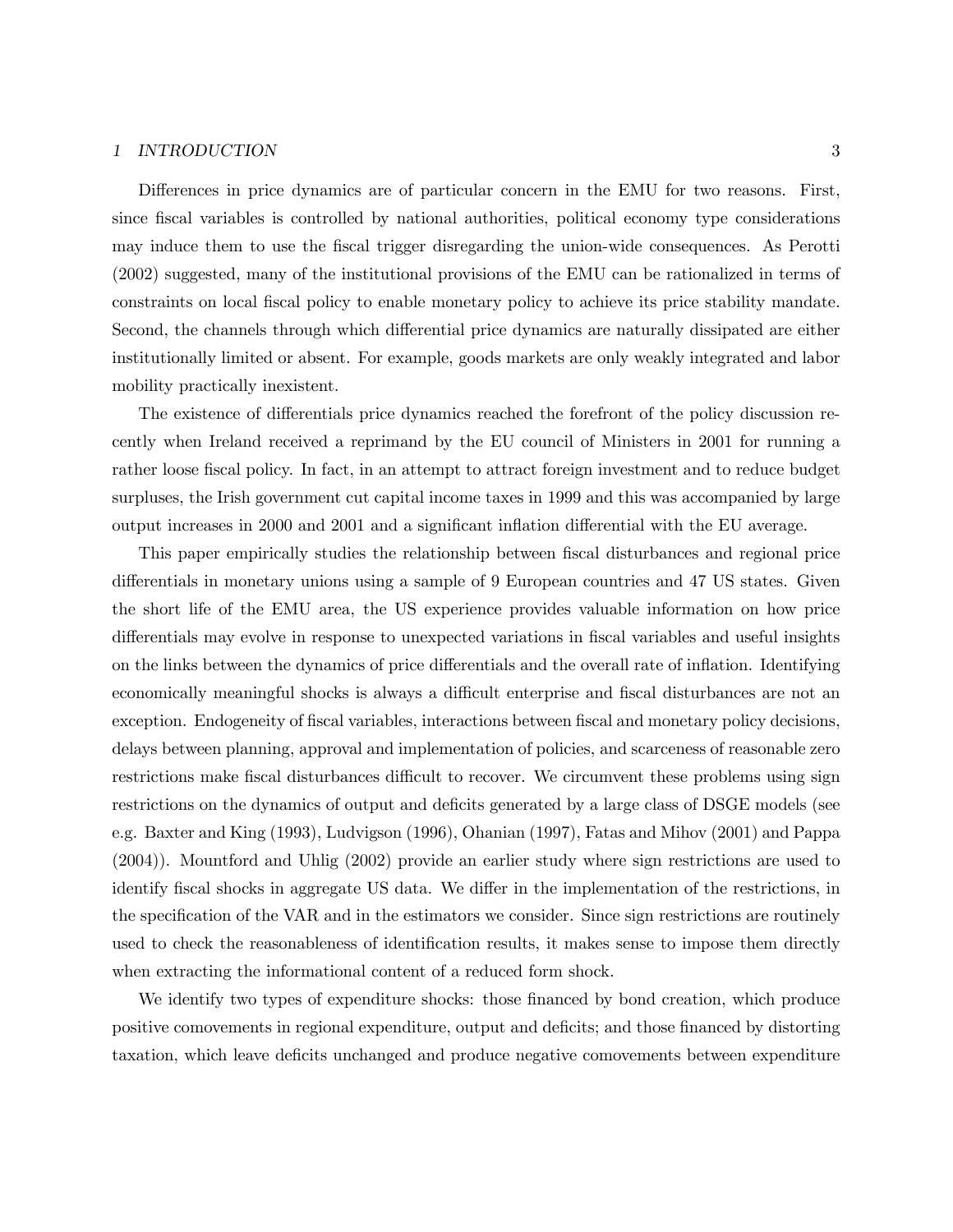### 1 INTRODUCTION 4

and output. For revenue shocks, on the other hand, we concentrate on textbook type shocks, i.e. tax cuts which increase deficits and output.

Given the panel nature of the data, our exercises are concerned in characterizing both average tendencies and in highlighting cross sectional differences. Since the data is short in both T (time) and N (units) and the model dynamic, standard techniques are unsuited for the analysis. The approach we take is Bayesian: we model the cross section of experiments as repeated observations on the same unknown phenomena (the response of regional price differentials to fiscal shocks). We assume that the structural parameters for each unit are drawn from a common prior distribution and we construct posterior distributions which reflect our a-priori assumptions and the information contained in the data.

Our results suggest that, on average, deficit financed expansionary fiscal disturbances increase price differentials, while expansionary fiscal shocks financed by distortionary taxation decrease them. Typically, different fiscal instruments have different quantitative effects. For example in the US, balance budget shocks produce the largest price differentials responses while the most persistent dynamics are produced by expenditure shocks. Also, the timing of the peak response depends on the type of shocks. Overall, fiscal disturbances account for a modest and but nonnegligible portion of price differential variability in both unions (on average, between 14-23 percent).

Several heterogeneities are present at the individual level. For example, in a third of the units expansionary expenditure shocks significantly decrease price differentials and in one fourth expansionary revenue disturbances significantly decrease price differentials. In some cases responses are small and turn positive after one period but in others they are large and, at times, persistent. Puzzling as it might sound, this outcome is consistently reported in analyses conducted with aggregate US data (see e.g. Fatas and Mihov (2001), Canzoneri, Cumby and Diba (2002) or Mountford and Uhlig (2002)) and in some OECD countries (see Perotti (2002)). We find that intuitive explanations based on geographical, political, economic and social considerations can not account for these responses. We investigate two alternative potential explanations. One has to do with geographical spillovers: if either the state is large in size or public (and private) expenditure is tilted toward non-locally produced goods, increases in local demand may also affect prices in neighboring states. If these spillovers matter for union-wide prices, price differentials may decline following expansionary fiscal shocks. The second explanation focuses on aggregate supply movements. If expansionary fiscal shocks exercise an effect on the labor or capital supply of the local economy (as, for example, predicted by RBC-type models), it is possible for temporary output expansions to coexist with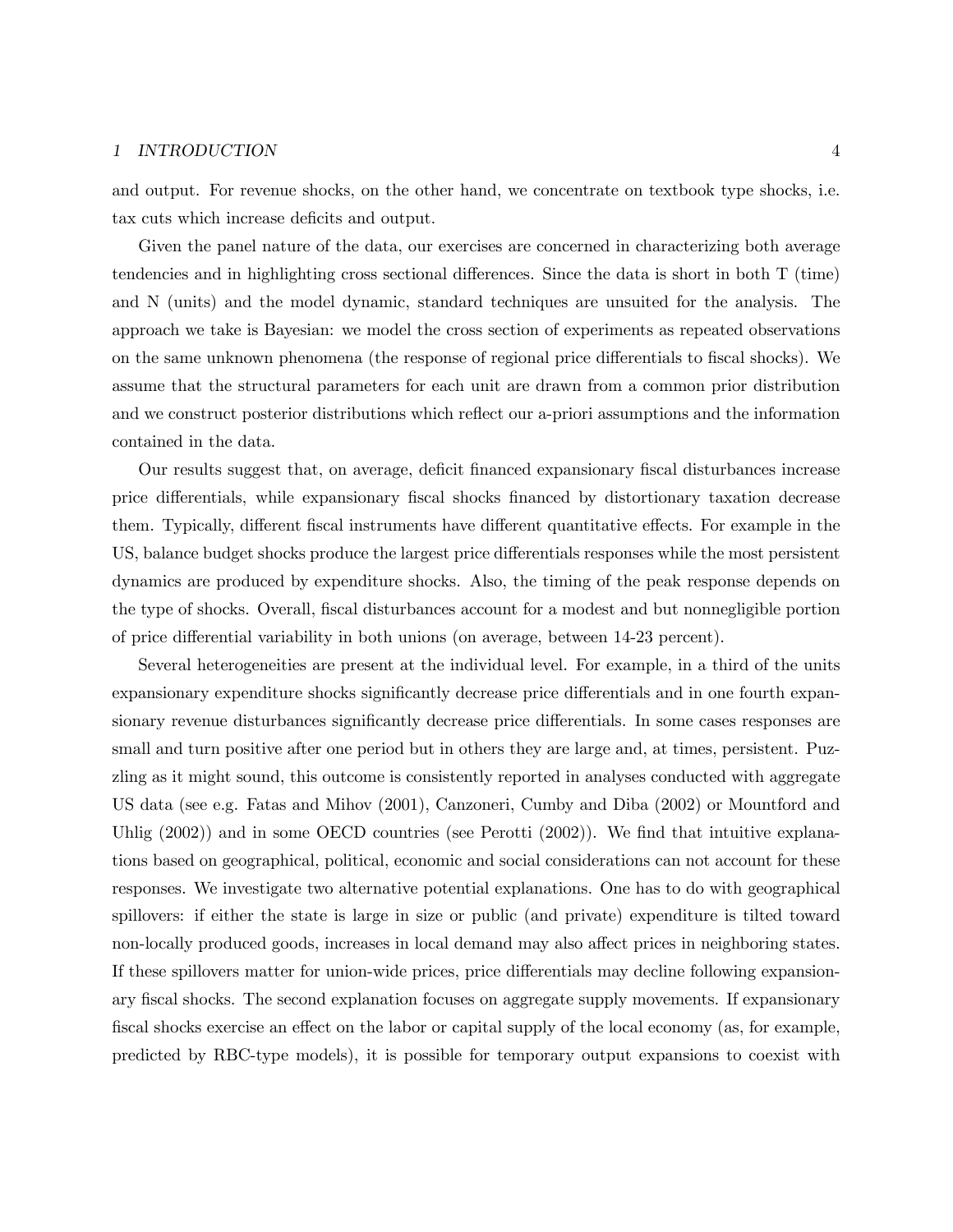### 2 THE REDUCED FORM MODEL 5

temporary price differential declines. For the case of revenue shocks, the nature of taxation may also explain the sign and the magnitude of price differential responses. For example, indirect tax shocks could have substantially different labor supply effect than direct labor income or capital tax shocks. Overall, both types of effects are present in the data and partially explain the puzzling price differential responses.

The rest of the paper is organized as follows. The next section describes the reduced form model. Section 3 details the identification restrictions used. Section 4 discusses the econometric procedure. Section 5 presents the results and section 6 concludes.

# 2 The reduced form model

The data available for both monetary unions is short: we have annual data from 1969 to 1995 for US states and quarterly data from 1997:1 to 2003:3 for the EMU nations  $1$ . The shortness of the data prevents us not only to study issues connected with the transmission of shocks across units but also to be able to analyze medium scale empirical models which simultaneously include local, regional and union wide variables. Given these limitations we are forced to make a number of choices. We initially neglect possible neighborhood effects and model the VAR for each unit using five endogenous variables, a few exogenous variables and a constant for both unions. The endogenous variables are: the log of the local to the union wide price level; the log of the local to the union wide real per-capita GDP; the log of the local to the union wide employment level; the log of local real government revenues and the log of local real direct government expenditure, both in per-capita terms and deflated by local prices. The exogenous variables we include are the area-wide nominal interest rate, the level of oil prices and, for the US, the area-wide deficit and the local debt. Oil prices are used to capture aggregate area-wide supply effects, while with the nominal interest rate and the area wide deficit we attempt to control for aggregate cyclical effects which are demand driven. Favero and Monacelli (2002) estimated fiscal policy rules and found that debt is an important determinant of taxes and expenditures. We include local debt in the specification for US states but exclude it from the EMU models since only annual data, displaying very little variations over the sample, is available. Similarly, we exclude the area-wide deficit from the EMU specification since no federal fiscal authority exists. We use only the direct component of

<sup>&</sup>lt;sup>1</sup>Given that the convergence process was already completed two years before the EMU started, we included 1997 and 1998 data to our sample, even though, strictly speaking they do not belong to the new regime. None of the qualitative conclusions we present are altered by omitting these two years from the sample.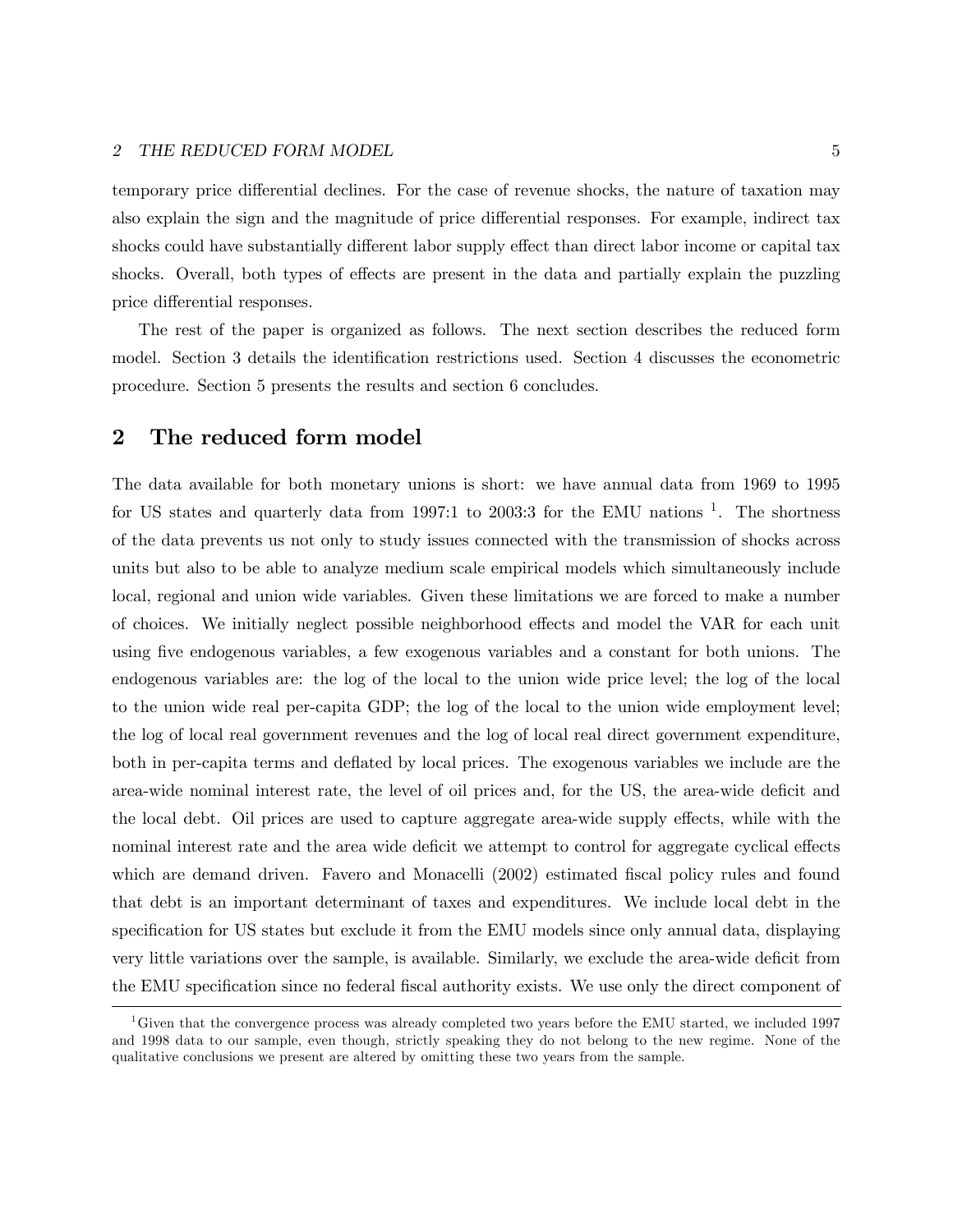government expenditure since transfers display low frequency movements which could distort our analysis. The sources and the definition of the data are described in appendix A.

While theory indicates that output, employment and deficits are crucial to understand the macroeconomic effects of fiscal policy (see e.g. McGrattan (1994), Duarte and Wollman (2002), Pappa (2003)), in practice, it is not clear how to measure the relevant quantities. For this reason, we also examined several variants where revenues and expenditures are measured in percentage of local GDP; where local GDP per-capita and local employment are not scaled by union wide averages and where the local variables are expressed in growth rates (but not per-capita terms). Furthermore, we have substituted the implicit price deflator for CPI  $^2$  and checked if there are independent low frequency movements in local variables which may make the interpretation of the results problematic. The results we present are qualitatively invariant to all of these changes.

To claim that the shocks we recover are economically meaningful a number of orthogonality assumptions also need to be made. For example, it is possible that state government expenditure is (positively) correlated with the expenditure of neighboring states or that is (negatively) correlated with union wide expenditure. To examine whether this omission is important, we have run a model where in place of state fiscal variables we use the residual of a preliminary regression of these variables on either union wide variables or the variables of the region where the state (country) is located. The results are unchanged suggesting that, if present, these correlations are small.

Finally, given the data limitations, we use only one lag for each variable. We checked for US states whether the inclusion of a second lag made a difference: it didn't. After a short specification search we settled on making exogenous variables enter only contemporaneously in the system.

### 3 The identification restrictions

While structural VARs have been extensively used to study the transmission of monetary policy shocks, considerably less work has been done to identify fiscal disturbances and to examine their macroeconomic effects. Relevant exceptions include Ramey and Shapiro (1998), Edelberg, Eichenbaum and Fisher(1999), Fatas and Mihov (2001), Mountford and Uhlig (2002), Blanchard and Perotti (2002), Burnside, Eichenbaum and Fisher (2002) and Perotti (2002).

This apparent lack of interest is due, in part, to the fact that fiscal policy is rarely unpredictable. A fiscal change is usually subject to long discussions and political debates before it is implemented.

<sup>2</sup>Since Implicit Price Deflator data is available in US states only from 1986 we have reconstructed them backcasting with predictive regressions on CPI data.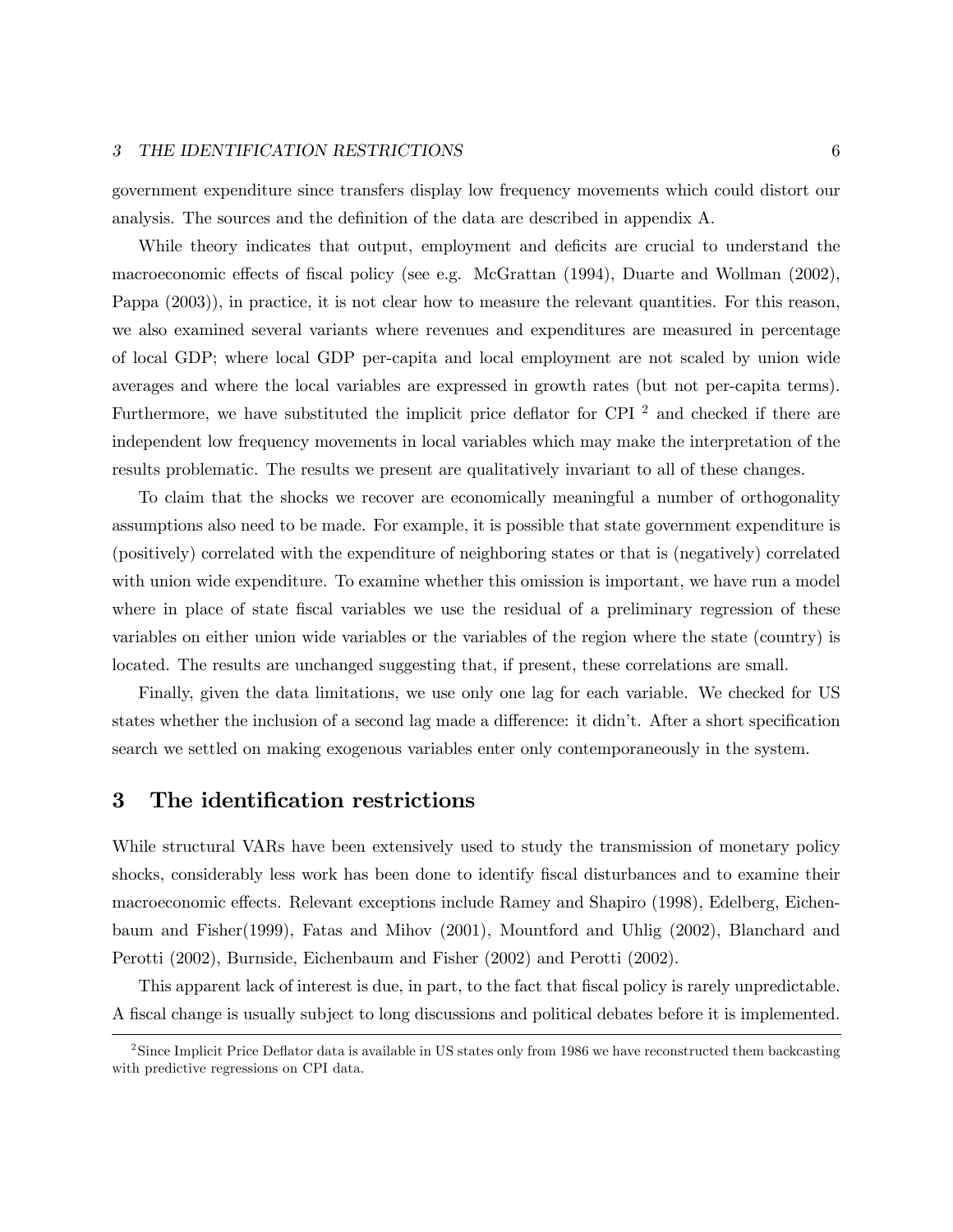These delays make standard innovation accounting problematic: agents adjust their behavior to the new conditions when the old regime still prevails; macrovariables start moving before the shock occurs and no surprise is measurable at the time when the policy change actually takes place. This "non-fundamentalness" problem plagues fiscal shocks more than other types of policy disturbances. A second conceptual problem has to do with the fact that, even when the policy stance is unchanged, expenditures and revenues move with the state of the economy. Hence, it is necessary to separate variations due to exogenous policy shifts from those due to endogenous reactions to the business cycle. Third, as suggested in the fiscal theory of the price level (see e.g. Christiano and Fitzgerald (2001) for a survey), fiscal and monetary policy actions may be related. This was true in the past in many EMU countries were monetary authorities residually satisfied the government budget constraint. Whenever policy decisions are tightly linked, identifying fiscal shocks in isolation from monetary disturbances may be misleading (see e.g. Neri  $(2002)$ ).

Our set up is designed to avoid, in principle, all these problems. First, because we consider monetary unions, we can take monetary policy as given when examining regional fiscal policy. We do this by imposing the exogeneity of the economy wide interest rate in the model. Second, since all VAR variables are endogenous we can control for the state of the local business cycle while the state of the aggregate economy is automatically factored out by taking real variables in deviation from union wide variables and introducing a number of additional area wide controls. This setup allows for aggregate shocks to exercise different effects in different states; removes the need to produce cyclically adjusted estimates of fiscal variables and allows better separation of predictable and unpredictable movements in the observables. Third, since we precisely define the kind of fiscal disturbances we are looking for and the timing of the responses of the endogenous variables is largely unrestricted, the non-fundamentalness problem is also considerably eased.

In this paper, we seek expenditure shocks with the following characteristics:

- (G shocks) They must produce contemporaneous positive comovements in regional deficit and positive comovements in regional output.
- (BB shocks) They must leave contemporaneous regional deficit unchanged and produce negative comovements in regional output.

The first type of expenditure shocks is the one usually encountered in macroeconomic textbooks, in dynamic RBC or sticky price models (see e.g. Baxter and King (1993) or Pappa (2004)). An unexpected increase in government spending, financed by bond creation, by definition increases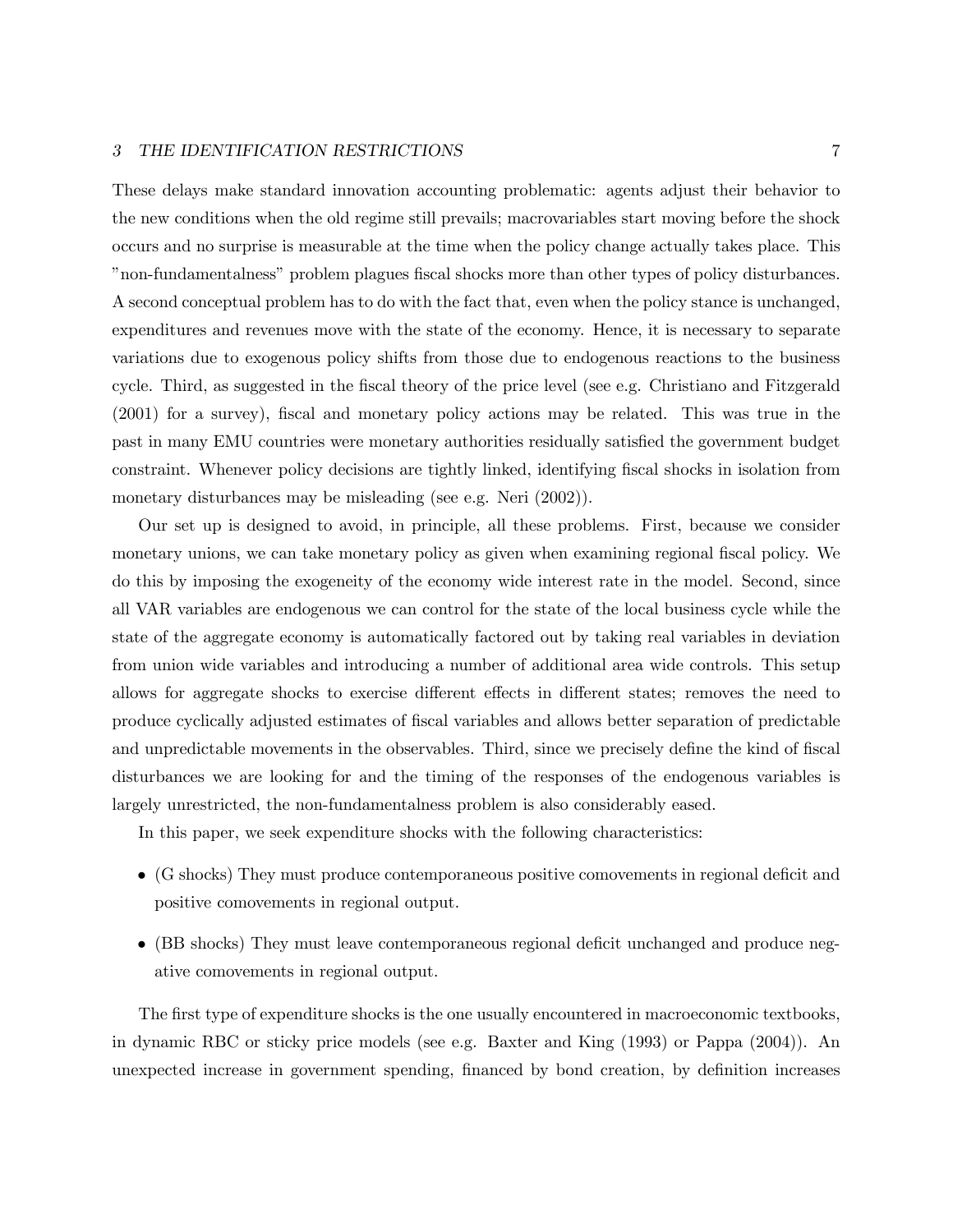regional deficit, stimulates aggregate demand and boosts output. In identifying this type of shocks we are agnostic about the behavior of tax revenues: they are allowed to stay unchanged or move together with expenditure as long as the correlation with the latter is not perfect. We are also agnostic about the timing of output responses (they could be contemporaneous, lagged or leading the shock). We do not attempt to distinguish between Keynesian and Neoclassical shocks (see Pappa (2004) for such an exercise). Once shocks are identified, one can indirectly examine the nature of expenditure disturbances using the magnitude of output multipliers.

The second type of shocks we consider are budget-balanced shocks: these disturbances produce instantaneous positive comovements in revenues, leave regional deficits unchanged and generate negative comovements in regional output. These dynamics are standard in general equilibrium models of fiscal policy. For example, Baxter and King (1993) and Ohanian (1997) showed that in a RBC type model an increase in government spending, financed through labor taxation, temporarily decreases consumption and investment and has protracted negative output effects. While the sign of the output effect is robust across models with different microfundations, the magnitude of the fall depends on the source of financing (e.g. income taxes vs. sales taxes), on the elasticity of labor and capital supply to distortionary taxes and on whether a balance budget is imposed on a period-by-period basis or if some flexibility is allowed. Since the timing of the output responses is unrestricted, anticipatory effects are not a-priori ruled out, as are not ruled out future increases in distorting taxation of the type considered by, e.g., Dotsey (1994).

For revenue disturbances, we seek shocks with the following features:

• (T shocks) They produce contemporaneous negative comovements in regional deficits and negative comovements in regional output.

The revenue disturbance we concentrate on is again standard (see e.g. Fatas and Mihov (2001)). An unexpected decrease in tax revenues increases local deficits and stimulates output by reducing the tax burden on the local economy. Here government expenditure is NOT assumed to be unchanged: in fact, it could negatively comove with output if government consumption partially plays an automatic stabilizer role. What is crucial for identification is that the comovements of expenditure and taxes are low so that budget deficit negatively comove with revenue disturbances. Also for these shocks the timing of output responses is unrestricted 3.

<sup>&</sup>lt;sup>3</sup>In a earlier version of the paper we have also searched for "Reagan-Laffer" shocks. Whenever distortionary taxation is high, a decrease in tax revenues (engineered via a decline in average or marginal tax rates) may stimulate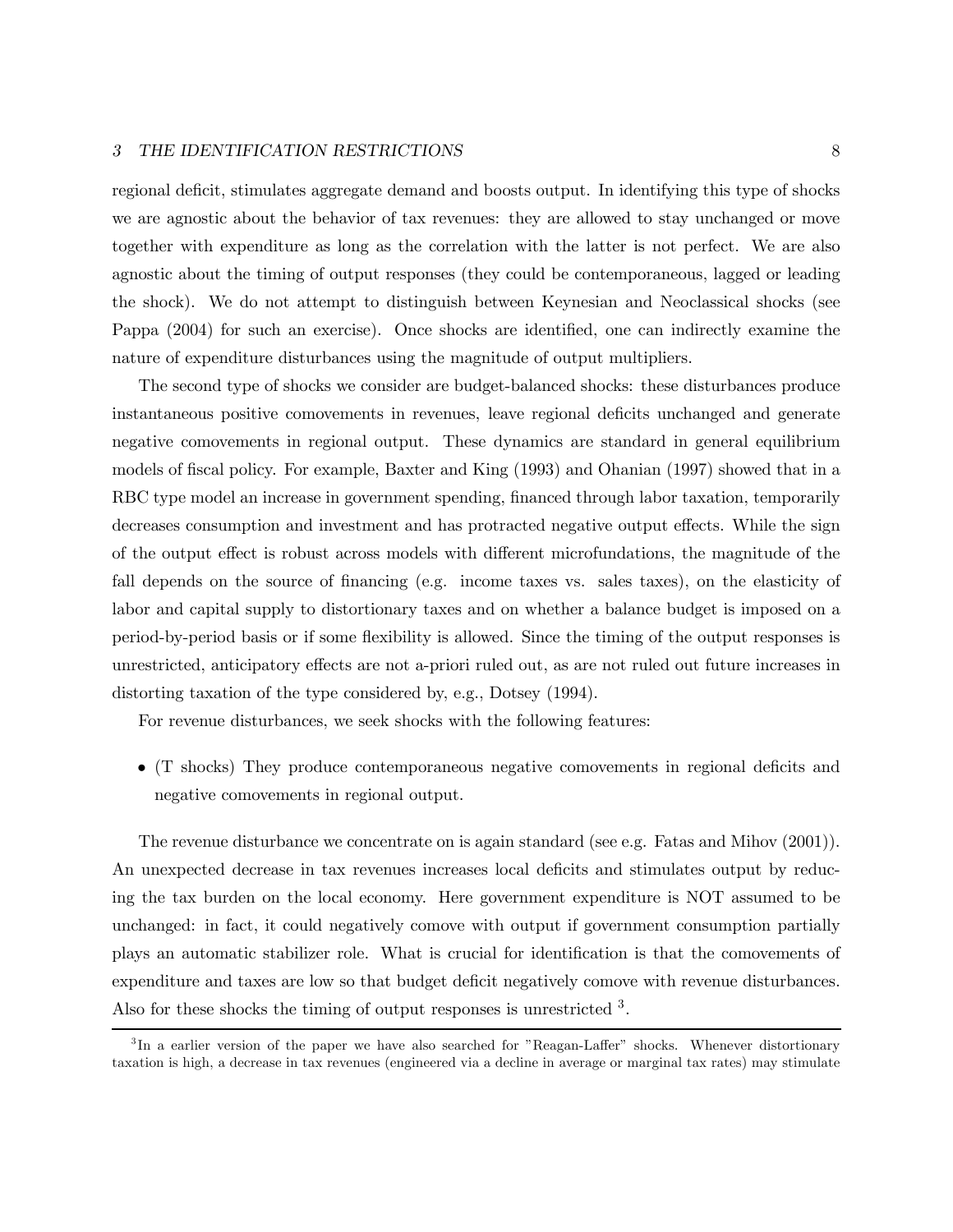We summarize the identifying restrictions in table 1. Since no restrictions are placed on price differentials, we are in the position to examine their dynamic behavior in response to fiscal shocks.

|           |  |  |       | $\lbrack \text{Corr}(G,Y) \text{ Corr } (T,Y) \text{ Corr } (G, \text{Def}) \text{Corr}(T, \text{Def}) \text{Corr}(G,T) \rbrack$ |       |  |  |
|-----------|--|--|-------|----------------------------------------------------------------------------------------------------------------------------------|-------|--|--|
| G shocks  |  |  |       |                                                                                                                                  |       |  |  |
| BB shocks |  |  | $= 0$ |                                                                                                                                  | $=1$  |  |  |
| T shocks  |  |  |       | $\langle$ 11                                                                                                                     | $= 0$ |  |  |

Table 1: Identification Restrictions

Since our approach to identification differs from the one typically used in the literature, it is useful to highlight major differences and the advantages of our strategy. The existing literature typically uses case study approaches, extraneous information or zero restrictions on the contemporaneous covariance matrix of VAR residuals to disentangle fiscal shocks from reduced form innovations. Case studies (see Ramey and Shapiro (1998) or Burnside, Eichenbaum and Fisher (2002)) are powerful way to study fiscal policy whenever one can make sure that the fiscal change is truly exogenous. As argued in Perotti (2002), such an assumption is problematic in at least two of the three typically studied episodes (Korean War, Vietnam war, Reagan buildup). Relative to standard identification approaches, our restrictions are theory based, while those employed in the literature are, to a large extent, conventional and hard to justify with low frequency data. For example, assuming that tax revenues do not respond to expenditure shocks within a period - an assumption used in the literature to disentangle revenue and tax shocks - is problematic with annual data. Similarly, the restrictions needed to identify expenditure shocks in quarterly data - e.g. that it takes more than a quarter for government spending to respond to unexpected output movements (Blanchard and Perotti (2002)) - are unappealing in annual data because of the presence of automatic stabilizers. Since our methodology does not make use of zero restrictions, both the endogeneity which plagues exercises where delay restrictions are used and the inherent underidentification which results from the general equilibrium nature of fiscal shocks are resolved.

To recover shocks with the required characteristics we use the methodology of Canova and De Nicoló (2002). The approach starts from the eigenvalue-eigenvector orthogonalization of the variance covariance matrix of VAR residuals and proceeds examining the responses of the endogenous variables to each of the orthogonalized shocks. If we are unable to **simultaneously** find revenue and expenditure shocks producing the required comovements in the variables, the

output to such an extent that the initial cut in revenue is more than compensated by the larger tax base over which the lower tax applies. Consequently, deficits may be left unchanged or even decrease. Shocks with these characteristics appear to be absent from both the data sets we examine.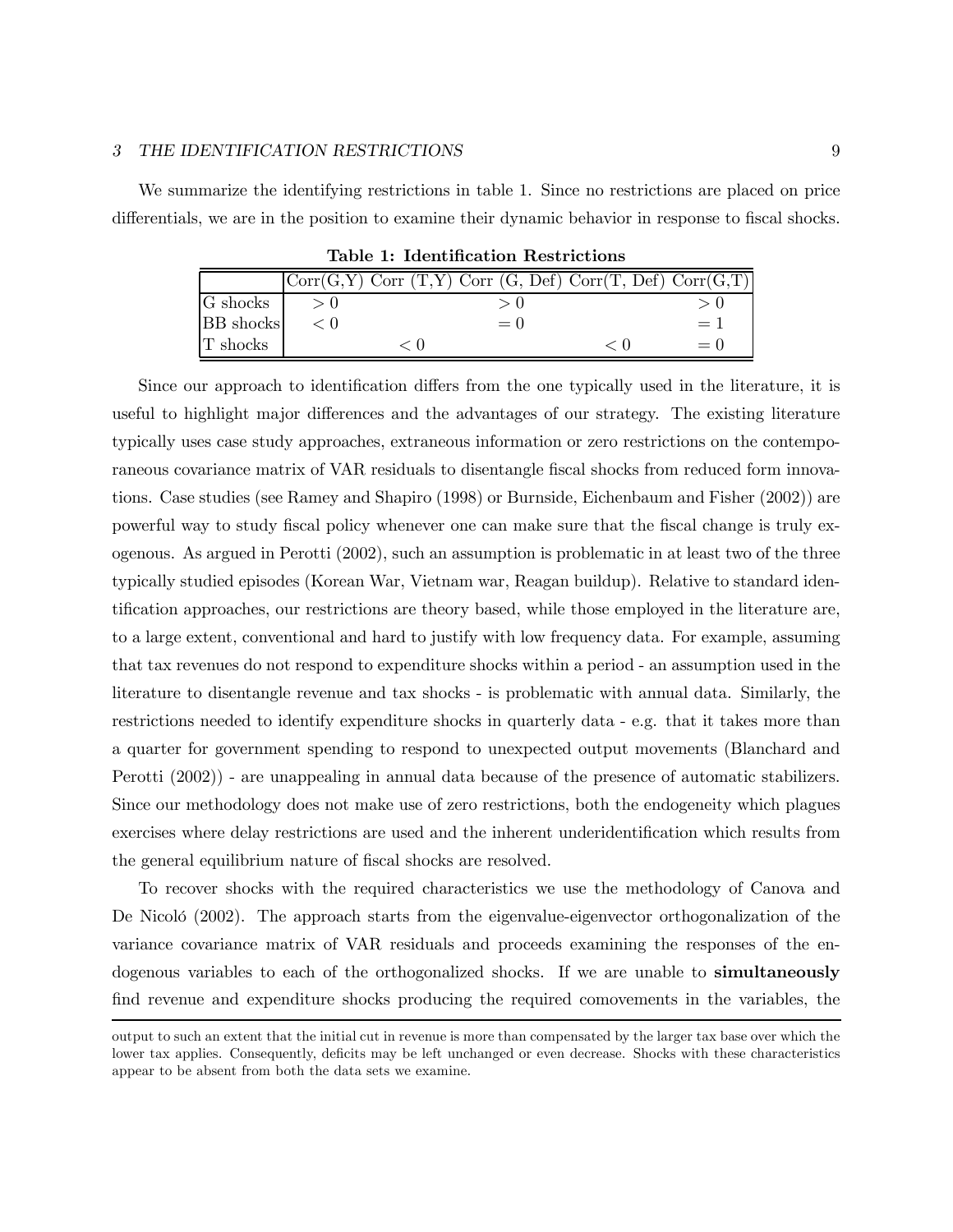eigenvalue-eigenvector decomposition is rotated by an orthonormal matrix  $P(\theta)$ , where  $\theta$  measures the angle of rotation, and the comovements in response to the new set of shocks examined. This search process continues, varying  $\theta$  in the range  $(0, \pi)$  and the columns of  $P(\theta)$  which are rotated. Many  $P(\theta)$  can in principle produce the pattern we look for. The standard errors attached to point estimates not only reflect uncertainty surrounding reduced form parameter estimates but also how individual responses vary with these  $\theta$ 's and P's. Since the methodology allows us to thoroughly search the space of identification, one can examine whether the restrictions imposed are meaningful or vacuous. Appendix B summarizes the algorithm used in the search.

# 4 Combining the information from different units

Since both data sets are short, structural responses are likely to be imprecisely estimated. One way to improve their quality is to construct an estimate which efficiently combines unit specific and cross sectional information. In addition, if some extra-sample information is available, one could combine the two types of information to construct "improved" estimates of the dynamics of interest. We use both ideas in this paper. For the US we use cross unit information to construct a posterior estimator of the structural price differential responses which endogenously weights unit specific and average cross sectional information with their relative precision. This estimator collapses to a standard OLS estimator, unit by unit, when there is no information in the cross section, and to a pooled estimator when the cross sectional information dominates. On the other hand, we use the posterior distribution for US responses to "calibrate" the prior for structural price differential responses in the EMU. Posterior price differential responses will then contain this prior information and the unit specific information, weighted by their relative precision.

Let the five variable VAR(p) for each unit  $i = 1, \ldots N$  be written in a companion form  $Z_{it} =$  $A_iZ_{it-1} + B_iW_t + U_{it}$ , where  $W_t$  includes all exogenous variables,  $Z_t$  is a  $5p \times 1$  vector containing, stacked, the p lags of each of the variables of the model,  $A_i$  is  $5p \times 5p$  and  $U_{it} \sim (0, \Sigma_i)$ . Let the structural moving average (MA) representation for the system be

$$
X_{it} \equiv Z_{it} - A_i^t Z_{i0} - B_i \sum_{j=0}^{t-1} A_i^j W_{t-j} = \sum_{j=0}^{t-1} C_i^j E_{it-j}
$$
 (1)

where  $C_i^j = A_i^j P_i(\theta)$ ,  $E_{it} = P_i(\theta)' D_i U_{it}$ , some  $P_i(\theta)$  with  $P_i(\theta) P_i(\theta)' = I$  and  $D_i' D_i = \sum_i^{-1}$ . Let  $\alpha_i$ be a  $25p^2(J+1) \times 1$  vector, each i containing, stacked, the coefficients  $C_i^j$  for horizons ranging from 0 to  $J \leq t-1$ . We assume that  $\alpha_i$  are related across i according to the following unit invariant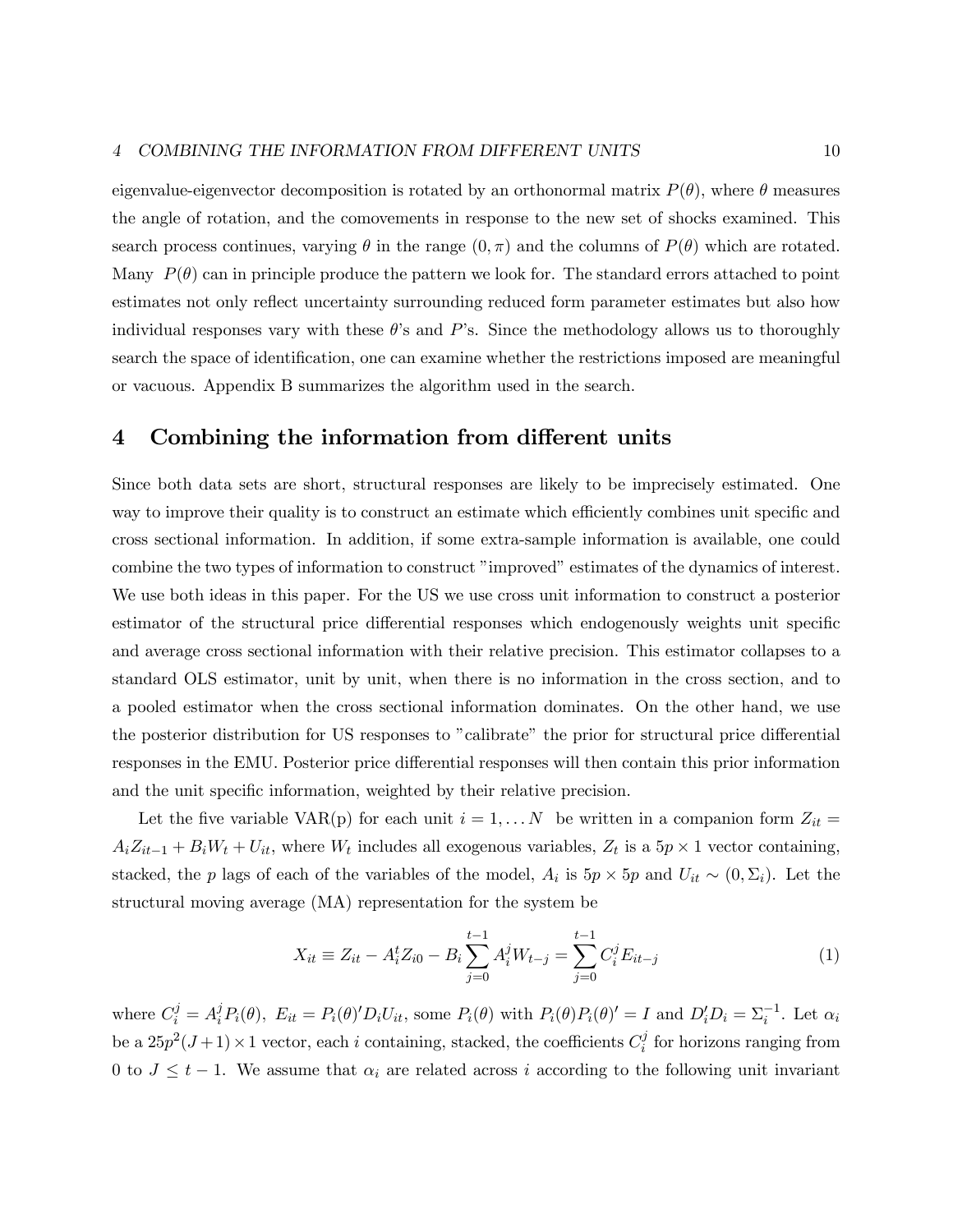### 4 COMBINING THE INFORMATION FROM DIFFERENT UNITS 11

specification:

$$
\alpha_i = \mu + v_i \quad v_i \sim N(0, \tau) \tag{2}
$$

where  $\mu$  represents the vector of (cross sectional) average structural MA coefficients and  $\tau$  its dispersion. Our interest is in producing the posterior of a subset of the  $\mu$ , the average price differential responses to shocks, and of a subset of the  $\alpha_i$ , the unit specific price differential response to shocks, in describing their features and in highlighting cross sectional differences.

For both monetary unions we assume that  $U_{it}$  are normally distributed and that  $\Sigma_{u_i}$  has an inverted Wishart distribution with scale  $S$  and  $\nu$  degrees of freedom. For US states we assume a diffuse prior on  $\mu$ , so that there is little information about the location of the structural MA coefficients for each unit, treat  $\tau$  as fixed and set it equal to  $\tau_j = \frac{0.2}{j}$ ,  $j = 0, 1, \ldots, J$ , which allows for considerable difference in individual units structural responses for the initial periods. For EMU countries we assume that the a-priori distribution of  $\mu$  is proportional to the posterior distribution obtained for US states and set  $\tau_j = \frac{0.2}{j}$ ,  $j = 0, 1, \ldots, J$ . Since the two data sets come at different frequencies, we take the prior mean for  $\mu$  in EMU countries at the quarterly frequency to be one-fourth of the US posterior mean for  $\mu$  at the annual frequency and the prior quarterly standard deviation of  $\mu$  to be a half of the annual US posterior standard deviation of  $\mu$ . These two assumptions imply that the annual prior for the vector of average structural response in the EMU is centered around the annual posterior mean of the average US structural responses but has a larger variance.

The MA representation (1), the prior structure (2) and the assumptions made imply that, in both cases, the joint posterior distribution for  $(\alpha_i, \mu, \Sigma_{u_i})$  has a Normal-Wishart structure. In particular,  $(\alpha_i | \mu, \tau, \Sigma_{u_i}, Z)$ , ~  $N(\tilde{\alpha}_i, \tilde{V}_{\alpha})$ , where  $\tilde{\alpha}_i = \tilde{V}_{\alpha_i}(\hat{V}_{\alpha_i}^{-1}\hat{\alpha}_i + \tau^{-1}\mu)$  and  $\tilde{V}_{\alpha} = (\hat{V}_{\alpha_i}^{-1} + \tau^{-1})^{-1}$ ;  $\hat{\alpha}_i$  is the unit specific OLS estimator of  $\alpha_i$  and  $V_{\alpha_i}$  its covariance matrix. Hence,  $\tilde{\alpha}_i$  is a weighted average of the prior mean  $\mu$  and the OLS estimate of  $\hat{\alpha}_i$  with weights given by the inverse of their variances (precision). For US states  $(\mu | \tau, \Sigma_{u_i}, Z) \sim N(\tilde{\mu}, \tilde{V}_{\mu})$  where  $\tilde{\mu} = \tilde{V}_{\mu} (\sum_{i}^{N} (\tilde{V}_{\alpha_i} + \tau)^{-1} \hat{\alpha}_i)$  and  $\tilde{V}_{\mu} = \sum_{i}^{N} (\hat{V}_{\alpha_i} + \tau)^{-1}$ . Therefore, the posterior mean of  $\mu$  is a weighted average of OLS estimates with weights given by precision of the estimates. For EMU countries the posterior distribution for  $\mu$  has mean equal to  $\tilde{\mu} = \tilde{V}_{\mu} (\sigma_{\mu}^{-1} \bar{\mu} + \sum_{i}^{N} (\hat{V}_{\alpha_i} + \tau)^{-1} \hat{\alpha}_i)$  and variance  $\tilde{V}_{\mu} = (\sigma_{\mu})^{-1} + \sum_{i}^{N} (\hat{V}_{\alpha_i} + \tau)^{-1}$ where  $\bar{\mu}$  and  $\sigma_{\mu}$  are the moments of the prior distribution of  $\mu$ . Finally,  $(\Sigma_{u_i} | \tau, Z)$ , ~ IW(S +  $(X_i X'_i, T + \nu)$  where  $X_i$  is obtained stacking the T observations for  $X_{it}$  and IW stands for inverted Wishart.

Note that since the posterior distributions of components of  $\mu$  and  $\alpha_i$  are normal, the posterior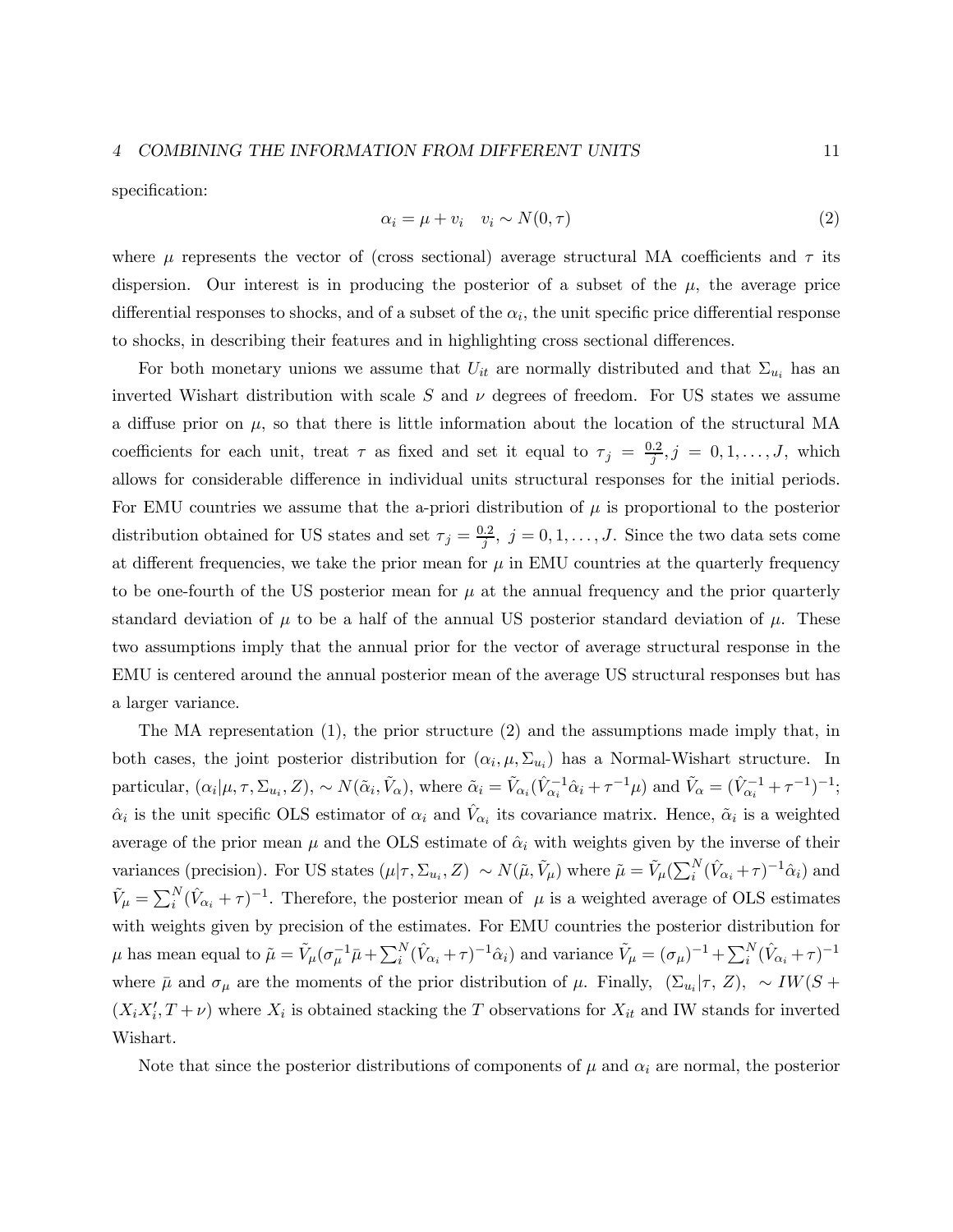means  $(\tilde{\mu}, \tilde{\alpha}_i)$  can be used as point estimates and the posterior 68% range as a measure of the uncertainty surrounding structural price differential responses. Finally, since we simultaneously identify revenue and expenditure shocks and since the identified shocks are orthogonal both among themselves and to the block of non-identified disturbances by construction, standard summary statistics (e.g. variance decomposition) can be directly computed and interpreted from posterior estimates and the identified shocks.

# 5 The Results

### 5.1 Benchmarking the shocks

The identification of structural shocks was partially successful. While in most US states and EMU countries we were able to obtain G and T shocks, we managed to recover balance budget shocks only in a few US states. Two facts may account for our failure: first, several US states use funds external to the yearly budget (e.g. stabilization funds) to smooth out those revenue fluctuations that would otherwise require changes in expenditure to maintain a balance budget; second, EMU data is short and Maastricht restrictions were not binding for most of the sample.

For the US, we identify G shocks in 36 states, BB shocks in 12 states and T shocks in 31 states while for the EMU we identify G shocks in 8 countries and T shocks in 5 countries. Since our methodology is novel, it is important to make sure that the shocks we recover have reasonable features. Since the literature concentrates on output multipliers and since numerous estimates in response to tax and expenditure shocks are available for both the US and the major EMU countries, we examine the reasonableness of our estimates using this metric. Output multipliers are computed here as the ratio of the output response to the fiscal shock scaled by the fiscal variable as percentage of GDP, as in Mountford and Uhlig (2002). Since yearly multipliers are typically reported we focus on instantaneous multipliers when discussing US data, while we cumulate the effect to the yearly frequency when discussing EMU data. Given the size and the shape of the responses, cumulating the effect say, to 4 years, would change little in the qualitative features of the results we present.

In the US two-third of the G shocks produce output multipliers above one, the median value equals 1.40 and the interquartile range is [0.98, 2.54]. The 11 states whose output multiplier is less than one are typically small (e.g. New Hampshire and Maine) or located in the Midwest (e.g. Kansas or Illinois). Output multipliers are smaller following T shocks suggesting that deficit financed expenditure shocks crowd out either consumption or investment less than deficit financed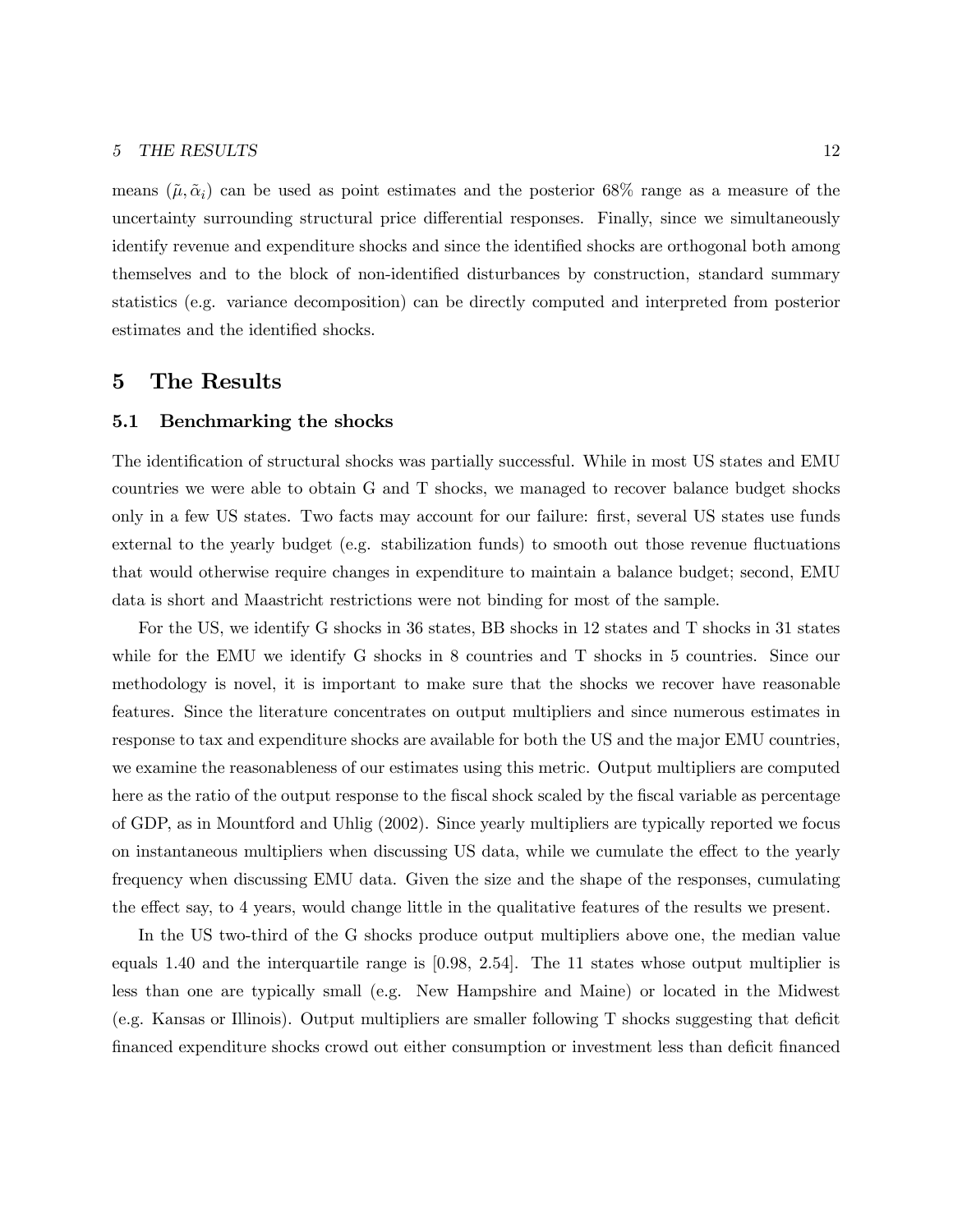tax cuts. In fact, there are 17 states for which multipliers are less than one; the median value is 0.72 and the interquartile range is [0.43, 3.00]. Blanchard and Perotti (2002) using aggregate quarterly US data, more standard VAR techniques and a different definition, find yearly multipliers smaller than our median values, but have revenue multipliers which are almost twice as large as expenditure multipliers. One reason for the smaller relative size of our revenue multipliers is the fact that local taxes are only a small percentage of the total tax burden of the resident of a US state. Therefore, their multiplicative effects are likely to be smaller. For comparison, we have used our technique on yearly aggregated US data and found that the yearly output multipliers to G and T shocks are, respectively, 0.55 and 0.86, roughly the same as Blanchard and Perotti. On the other hand, traditional multi-equation models, see e.g. Bryant et. al. (1993) or Daalgard et. al.(2001), appear to produce output multipliers in response to G shocks which range from 0.9 to 2.0, depending on the assumed monetary policy stance, numbers which square well with our interquartile range estimate for G shocks.

|        | Output               |                                                                          |                    | Employment                |                             |              |
|--------|----------------------|--------------------------------------------------------------------------|--------------------|---------------------------|-----------------------------|--------------|
|        | G shocks             |                                                                          | BB shocks T shocks |                           | G shocks BB shocks T shocks |              |
|        |                      |                                                                          | US states          |                           |                             |              |
|        |                      | Median 1.40 (TX) -3.78 (NJ) 0.72 (CT) 0.03 (OR) -0.15 (WA) 0.05 (ME)     |                    |                           |                             |              |
| Min    |                      | 0.26 (NH) -34.69 (KS) 0.001 (CO) -0.11 (ND) -0.39 (UT) -0.08 (MI)        |                    |                           |                             |              |
| Max    |                      | $[23.60 \,(NM)$ -0.10 (PA) 11.10 (TN) $[0.28 \,(WV)$ 0.17 (NJ) 0.27 (WA) |                    |                           |                             |              |
| $25\%$ |                      | $0.98$ (AZ) -14.44 (UT) 0.43 (NB) 0.02 (MI) -0.30 (SC) 0.01 (IN)         |                    |                           |                             |              |
| 75%    |                      | 2.54 (NC) -1.50 (MT) 3.00 (NV) 0.08 (SD0 0.01 (PA) 0.06 (GA)             |                    |                           |                             |              |
|        | <b>EMU</b> countries |                                                                          |                    |                           |                             |              |
| Median | $0.79$ (IR)          |                                                                          |                    | $0.60$ (ES) $ -0.19$ (ES) |                             | $0.08$ (ES)  |
| Min    | $0.25$ (GE)          |                                                                          |                    | $0.13$ (GE) $-1.73$ (BE)  |                             | $-0.08$ (FR) |
| Max    | $6.30$ (BE)          |                                                                          | $9.20$ (IR)        | 4.89 $(FI)$               |                             | $1.06$ (IT)  |

Table 2: Yearly Output and Employment Multipliers

Interestingly, labor productivity instantaneously increases in 21 states following G shocks and in 26 states following T shocks. In competitive labor markets this increase in productivity will be translated in increases in real wages. Since production costs are likely to be higher, and since the increase is typically larger for tax shocks, the production costs channel may also be a reason for the small output multipliers produced by revenue shocks.

The output multipliers generated by a balance budget shocks are typically large. In fact, in 10 of the 12 cases the multiplier exceeds -1.0, in six it exceeds -5.0 and the median value is -3.78. These numbers are comparable to those produced by Baxter and King (1993) in a RBC model where labor supply is elastic: their estimate, using calibrated parameters, is -2.5.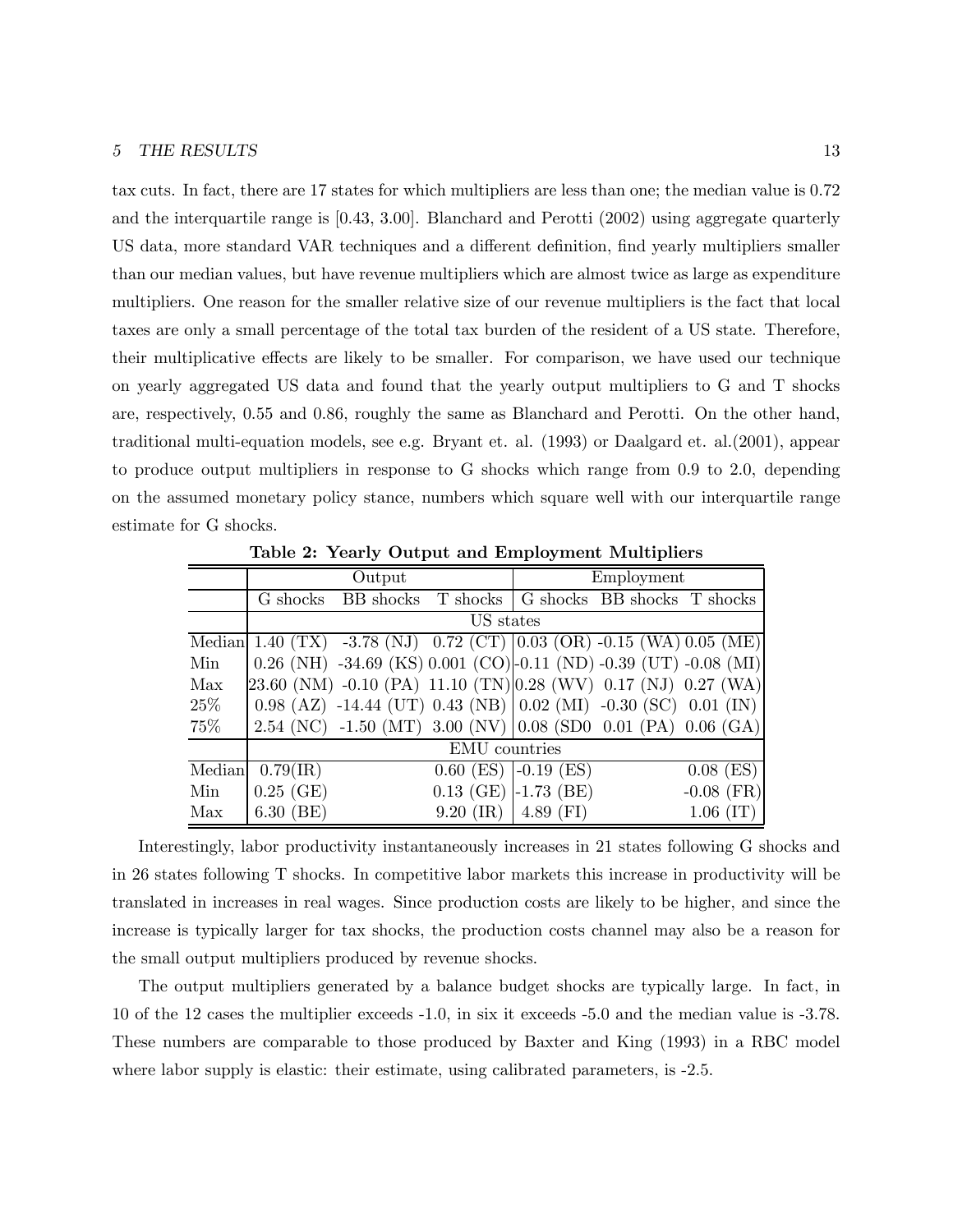In the EMU, output multipliers are larger than one in 3 cases for G shocks (with median annual response equal to 0.79) and in 3 cases for T shocks (with median annual response 0.60). These numbers are smaller than those that Perotti (2002) reports for 5 OECD countries using different identification strategies, a different definition and a much larger sample size, but comparable to those presented by Roeger and in't Veld (2002), and by Hunt and Laxton (2002), who use traditional structural models for Italy, France and Germany, and by Hernadez de Cos et. al. (2003), who used a variety of Euro area Central Bank's models and the Area wide model of the ECB - the range of yearly output multipliers to G shocks is between 0.47 and 1.37.

In general, three features of EMU multipliers to fiscal shocks need to be emphasized. When compared with US states, output multipliers in response to tax shocks are somewhat larger, reflecting the relative importance of revenues in total GDP. Clear exceptions are the Netherlands and Germany where multipliers are small. Second, expenditure shocks produce employment multipliers which are smaller, in general, in the EMU. Hence, expenditure increases are a much more powerful employment lever in US states than EMU nations. Third, expenditure shocks increase productivity in all EMU countries but Finland, and the average size of the increase is larger than in US states. We conjecture that different labor market institutions may account for the relative size of output and productivity multipliers in the two unions.

As a further check on the reasonableness of our approach we have examined whether our US fiscal shocks contain some endogenous component by regressing them on a few local, regional and aggregate indicators (local unemployment, regional GDP and aggregate M1). Overall, our fiscal shocks do not appear to proxy for omitted variables.

### 5.2 Average Effects

In all the figures we present below, we normalize the expenditure impulse to be positive and of unitary size and the revenue impulse to be negative and of unitary size.

### 5.2.1 The United States

Figure 1 reports the cross sectional average response of price differentials (column 1), of employment differentials (column 2), and of output differentials (column 3) to the three types of disturbances. Each box plots the posterior mean and a central 68 percent posterior range.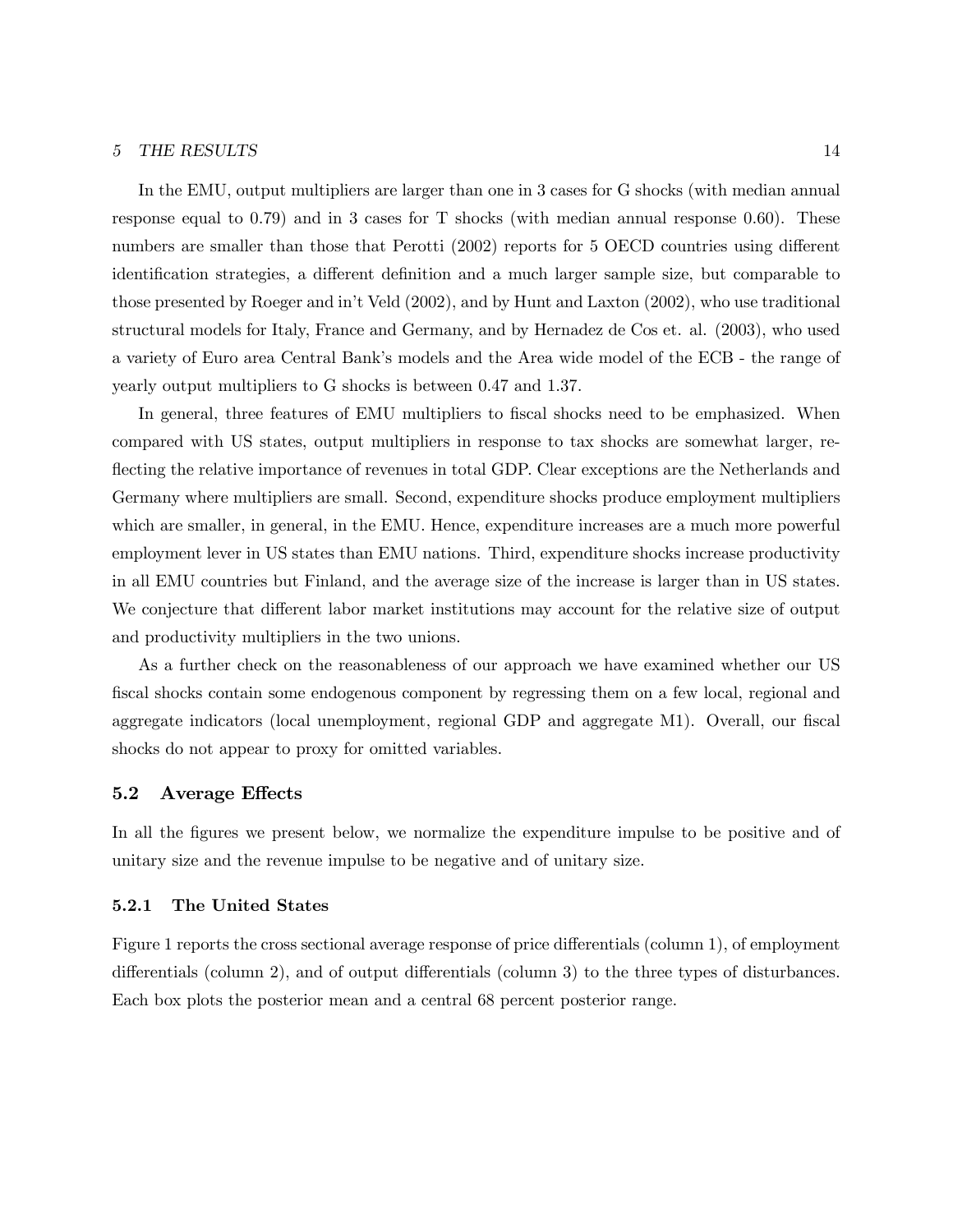

Figure 1: Average responses in the US

On average, G and T disturbances significantly increase price differentials. Recall that our identification requires these shocks to increase output and deficits. Standard textbook analysis suggests that following the fiscal expansion the local demand curve moves to the right. Whenever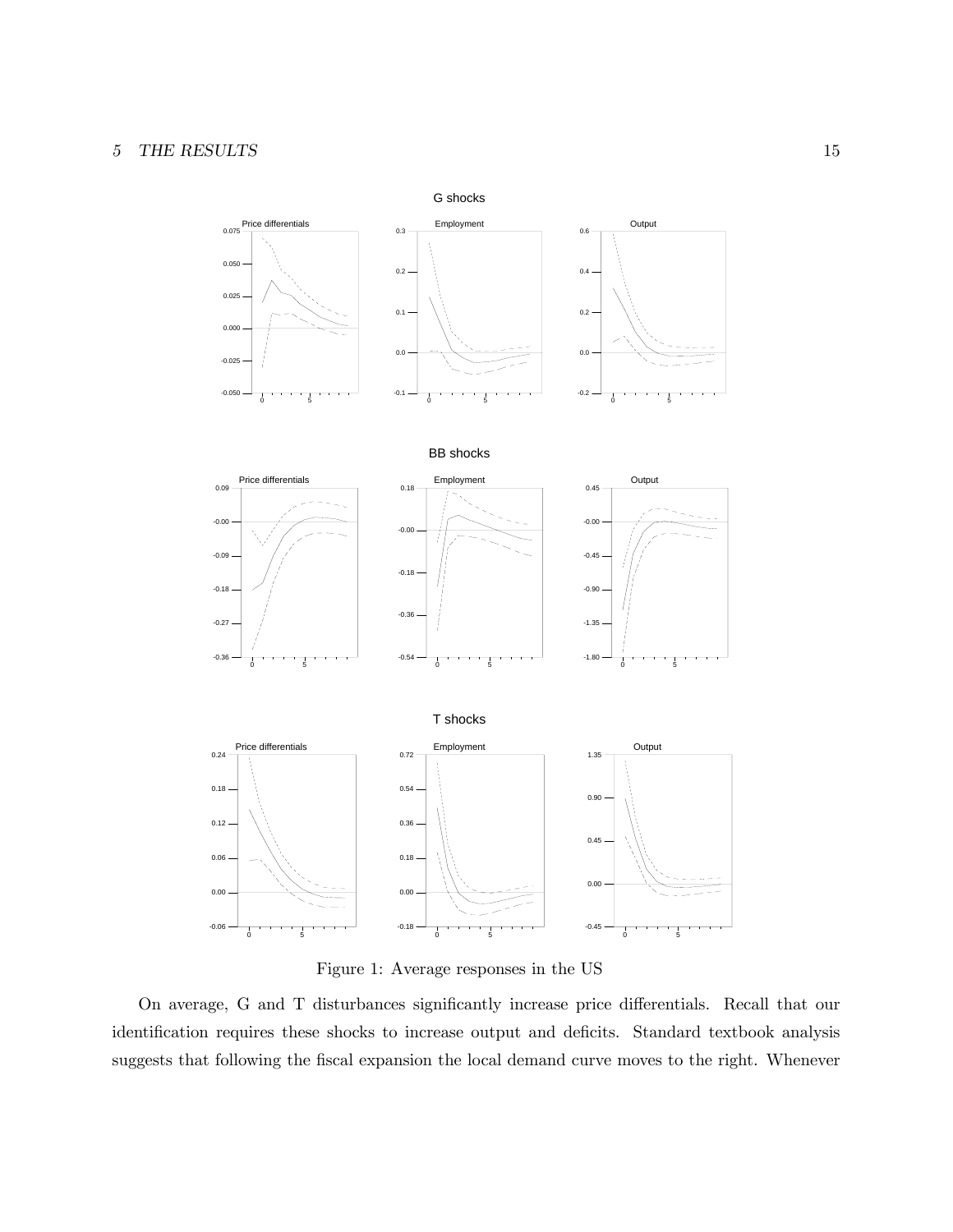local demand is biased toward locally produced goods, which appears to be the case on average, given the responses of relative employment, local prices increase more than union wide prices.

A BB type disturbance significantly decreases price differentials on average. Such a pattern can be easily interpreted recalling the identification restrictions. An expenditure increase, financed by distortionary taxation, is in fact assumed to have contractionary effects on output. Therefore, although the increase in government spending may shift local demand to the right, the increase in distortionary taxation needed to maintain a balanced budget, shifts the same curve to the left. As a result, both relative output and relative employment fall and price differentials decrease.

Note that, while price differential responses are contemporaneously significantly different from zero for BB and T shocks, it takes about a year for G shocks to exercise a statistically significant effect. Furthermore, while for the first two shocks significant price differentials responses are noticeable for up to 2-3 years, in the latter case, responses become insignificant again only after 6 years. Hence, G shocks take time on average to spill onto prices but their effect is more persistent. One may be tempted to interpret this evidence as indicating that price stickiness differs in response to different shocks. This is incorrect: since standard errors are relatively large even in the initial period, it is impossible to identify the timing of the peak response with absolute precision.

The magnitude of the responses differs across types of shocks. In fact, the mean of the posterior price differential response is -0.18 percentage points in the case of BB shocks; 0.15 in the case of T shocks and a mere 0.025 percent in the case of G shocks. This ordering of magnitudes is in line with the ordering of relative output and relative employment responses to the three shocks and with the findings of Mountford and Uhlig  $(2002)$  for aggregate data.

### 5.2.2 The EMU

Price differential responses for the EMU are also in line with theoretical expectations: both G and T disturbances increase, on average, price differentials. The effect lasts longer for G shocks (5 quarters) than for T shocks (1 quarter) and, contrary to what we have documented for the US, responses peak instantaneously in both cases.

The magnitude of the mean of the posterior response of price differentials to G disturbances is 0.18 and to T shocks is about 0.12. Therefore, contrary to what we have found in US states, expenditure shocks have larger effects on price differential than revenue shocks. This difference has to do with the size of government consumption expenditure to output ratio, which is more than twice as large on average in the typical EMU country as in a US state (0.21 to 0.09).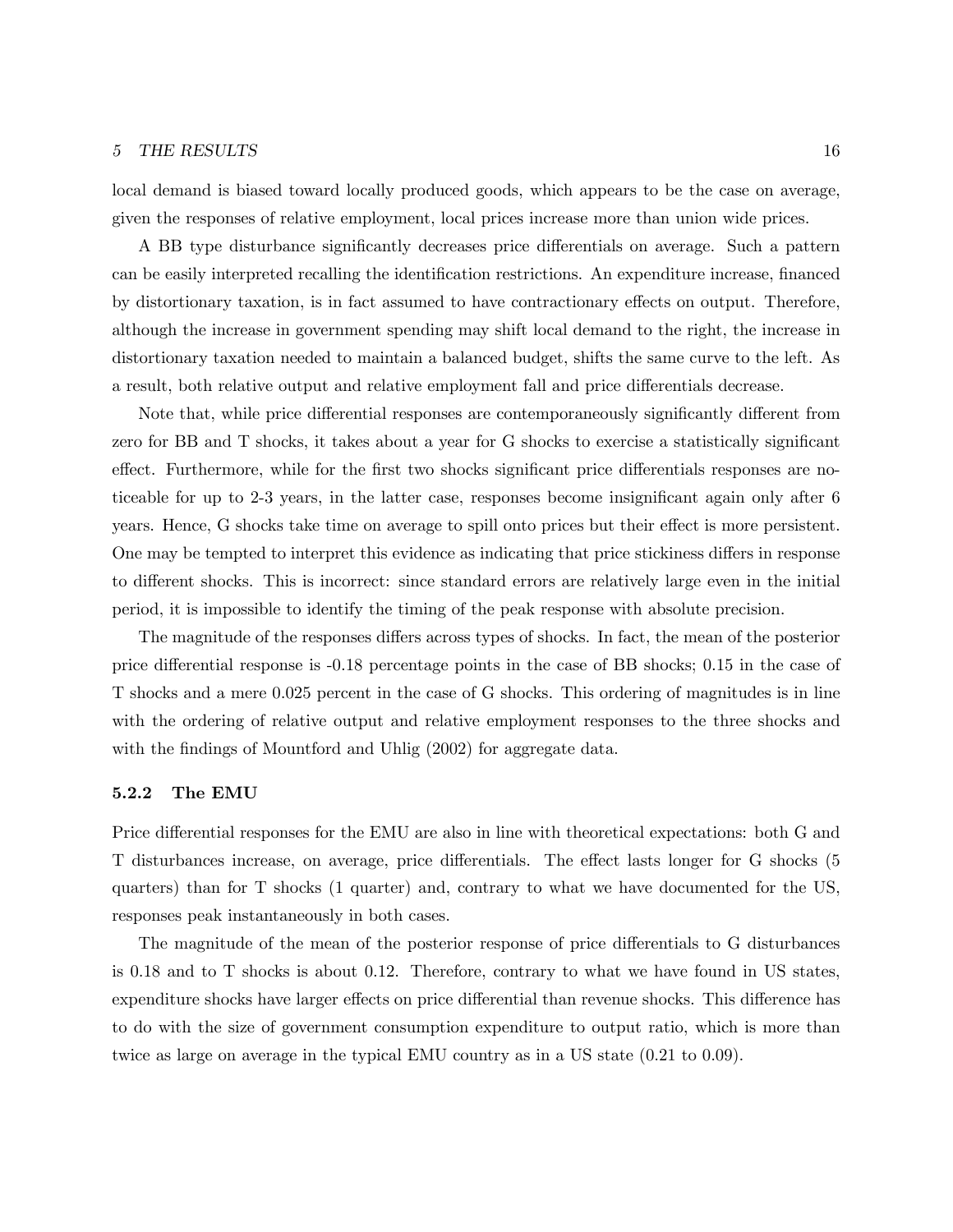

Figure 2: Average Responses in EMU

Recall that estimates of structural responses in the EMU are obtained under the assumption that, a-priori, the distribution of the vector of average structural responses, is similar to the posterior distribution of average responses of US states. Although qualitatively similar, price differential responses are quantitatively different in the two areas. Hence, despite the short sample, there is information in the data to pull the posterior away from the prior.

To summarize, fiscal disturbances which expand output and deficit increase price differentials (either instantaneously or with a lag) while disturbances which contract output and leave deficit unchanged decrease price differentials. The size and the timing of the effects vary with the type of disturbances and the monetary union. In the US balance budget disturbances are the most effective in altering price differentials on average; expenditure shocks impart the most persistent responses and revenue shocks the most similar dynamics across states. In the EMU, the pattern induced by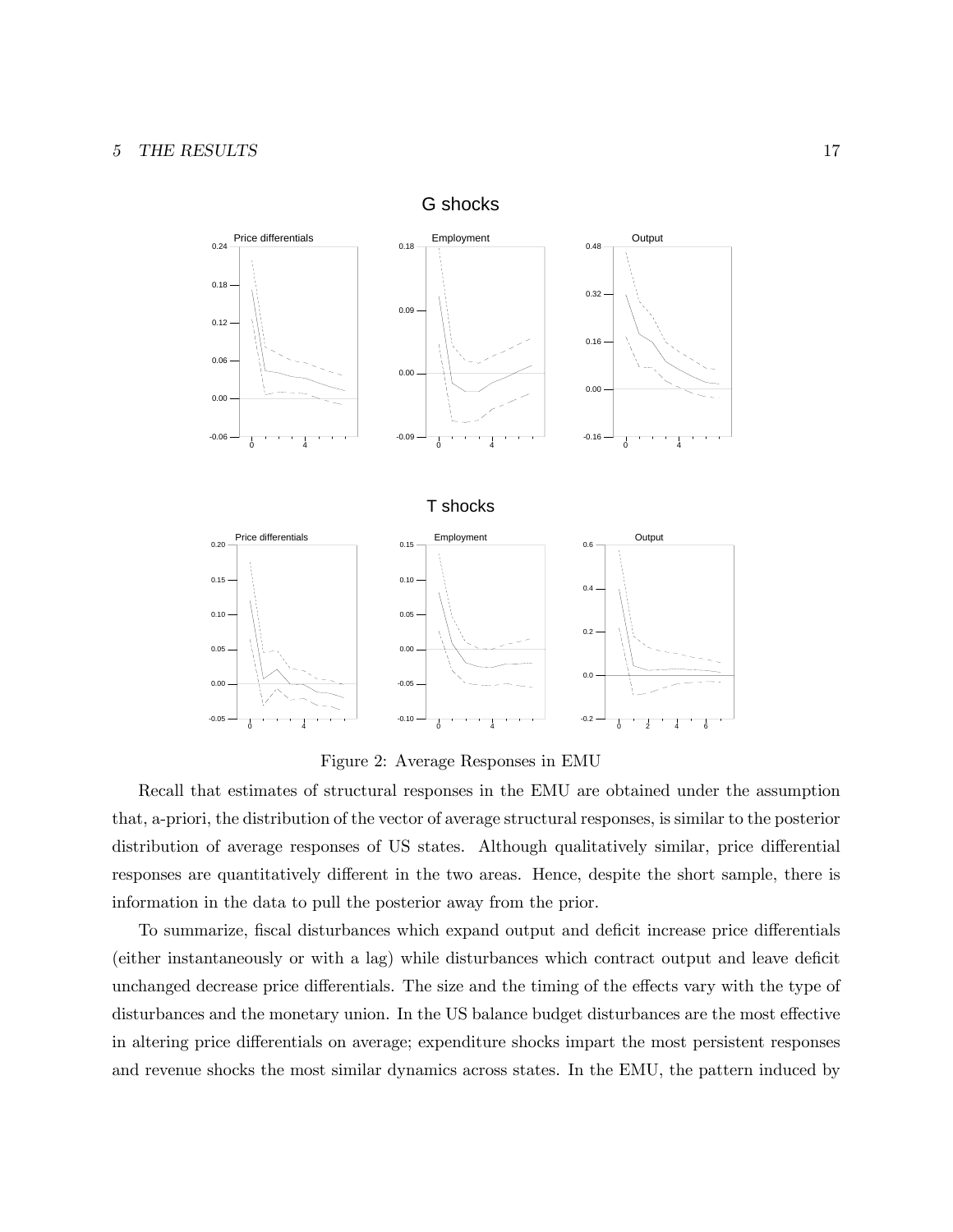expenditure and revenue shocks is similar.

### 5.3 Individual unit pattern

While average price differential responses are in line with theoretical expectations and the predictions of existing large scale macro models (see Hernandez de Cos, et. al.  $(2003)$ ), there are important heterogeneities in the signs, the shapes and the magnitude of the responses of individual units in both monetary unions.

Since the reader may not be aware of the consequences that our stochastic pooling procedure has on structural responses for each unit, we briefly discuss the differences obtained using single unit and cross sectional information. In Figure 3 we present estimates of price differential responses in two states for each of the three shocks: the top row reports cases where differences are visible, the bottom row cases where they are not.



Figure 3: OLS and Posterior estimates

Overall, estimates differ primarily in the medium-long run. For example, the responses of price differentials in West Virginia (to a G shock), Maryland (to a BB shock) and Connecticut (to a T shock) tend to be highly persistent and the latter two are still far away dying out 10 years after the shocks when individual state data is used (dotted line). Such a pattern disappears, or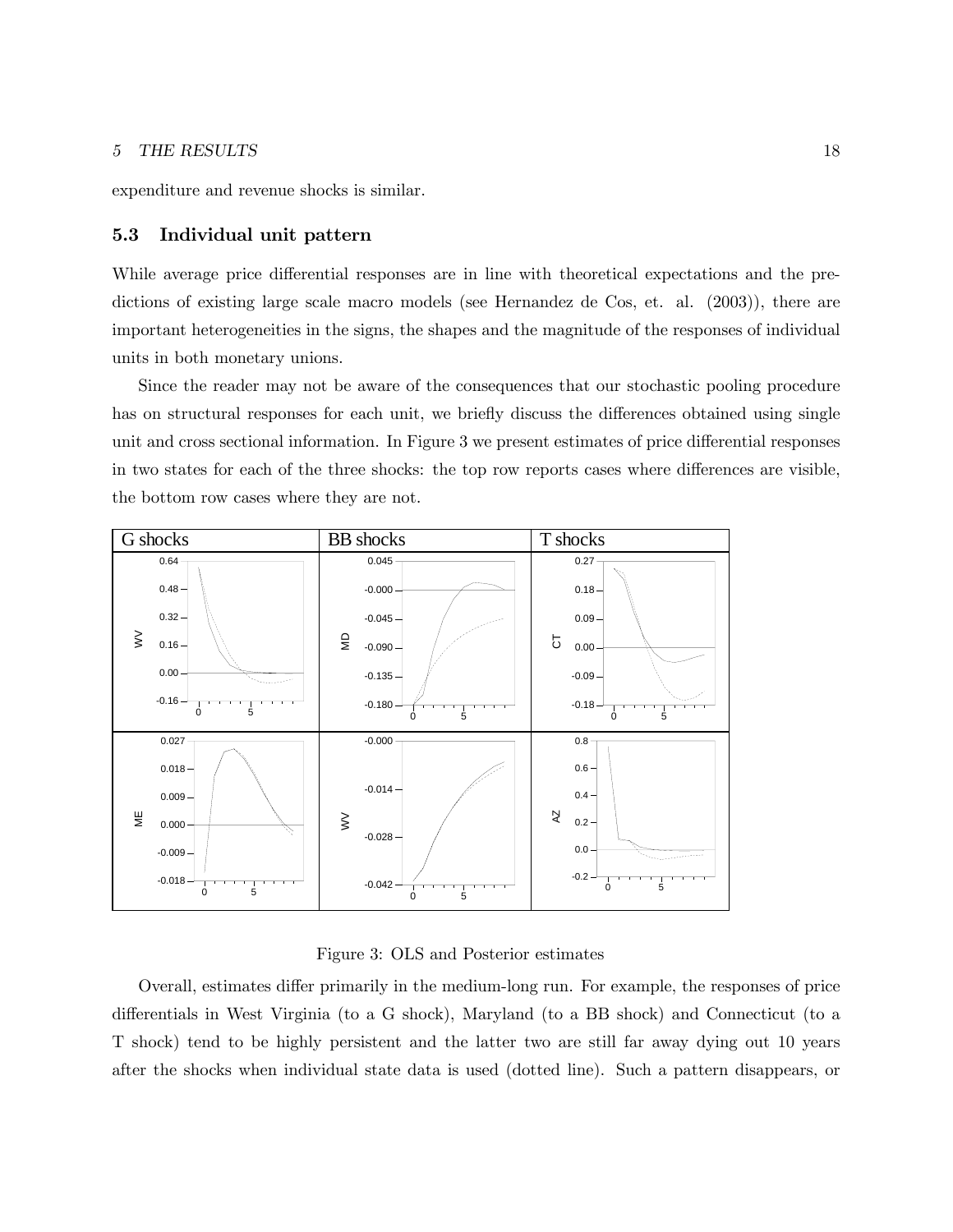is considerably reduced, when cross sectional information is taken into account (straight line). In general, the use of cross sectional information does not change either the shape or the timing of the structural responses but affects the persistence of price differential dynamics.

### 5.3.1 US States

Price differential responses in US states are somewhat heterogenous <sup>4</sup>. For example, in 6 out of 36 cases the peak response to G shocks is instantaneous while in the remaining 29 a hump response is obtained (with the peak occurring between 2 and 5 years). In addition, in 5 states the response is never significant, while in 7 is significant for up to 5 years. For those 31 states displaying significant price differential responses for at least one period, the absolute size of the maximum response varies from -0.09 to 0.61 (with the median around zero). For T shocks the pattern is similar. Price differential responses have a hump in 13 of the 31 cases and the peak response also varies between 2 and 5 years. There are 8 states for which responses are significant only for one year and 5 for which responses are significant for at least 5 years; and the absolute size of maximum response varies from -0.60 to 0.86. For BB shocks, price differential responses have a hump in 10 cases, the location of the hump varies from one to six years and the mean response turns positive at horizons varying from one to five years. Responses die out after one year in six states while in West Virginia price differential responses are significant up to 5 years after the shock. Here, the size of the hump varies from 0.05 to 0.20 and the median is around 0.12. Despite these quantitative difference, several common qualitative features remain: price differential responses to BB shocks are typically larger than those to T or G shocks; G shocks produce lagged and more persistent responses than T shocks.

|      | US states                                                                                       | <b>EMU</b> countries |  |  |
|------|-------------------------------------------------------------------------------------------------|----------------------|--|--|
|      | G shocks BB shocks T shocks G shocks T shocks                                                   |                      |  |  |
|      | Median [0.001 (NC) -0.18 (MD) 0.05 (WI) $\vert$ 0.01 (IT) 0.10 (ES) $\vert$                     |                      |  |  |
| Min  | $-0.09$ (AZ) $-0.58$ (NJ) $-0.60$ (ME) $-0.09$ (GE) $0.06$ (GE)                                 |                      |  |  |
| Max  | $ 0.61 \text{ (WV)} - 0.02 \text{ (MT)} 0.86 \text{ (TN)} 3.66 \text{ (BE)} 0.28 \text{ (IT)} $ |                      |  |  |
| 25\% | $-0.03$ (SD) $-0.26$ (MS) $-0.01$ (IA)                                                          |                      |  |  |
| 75%  | $0.03$ (AL) $-0.04$ (VW) $0.25$ (DE)                                                            |                      |  |  |

Table 3: Price Differential responses

The most interesting cross state difference in price differential dynamics concerns the sign of the responses to G and T shocks (see table 3). In fact, in about 35 percent of the states price differential responses to G shocks are instantaneously negative while T shocks produce instantaneously

<sup>4</sup>Plots of the posterior distribution of price differential responses for each US state and each EMU country to the shocks together with state informations are contained in a technical appendix available on request.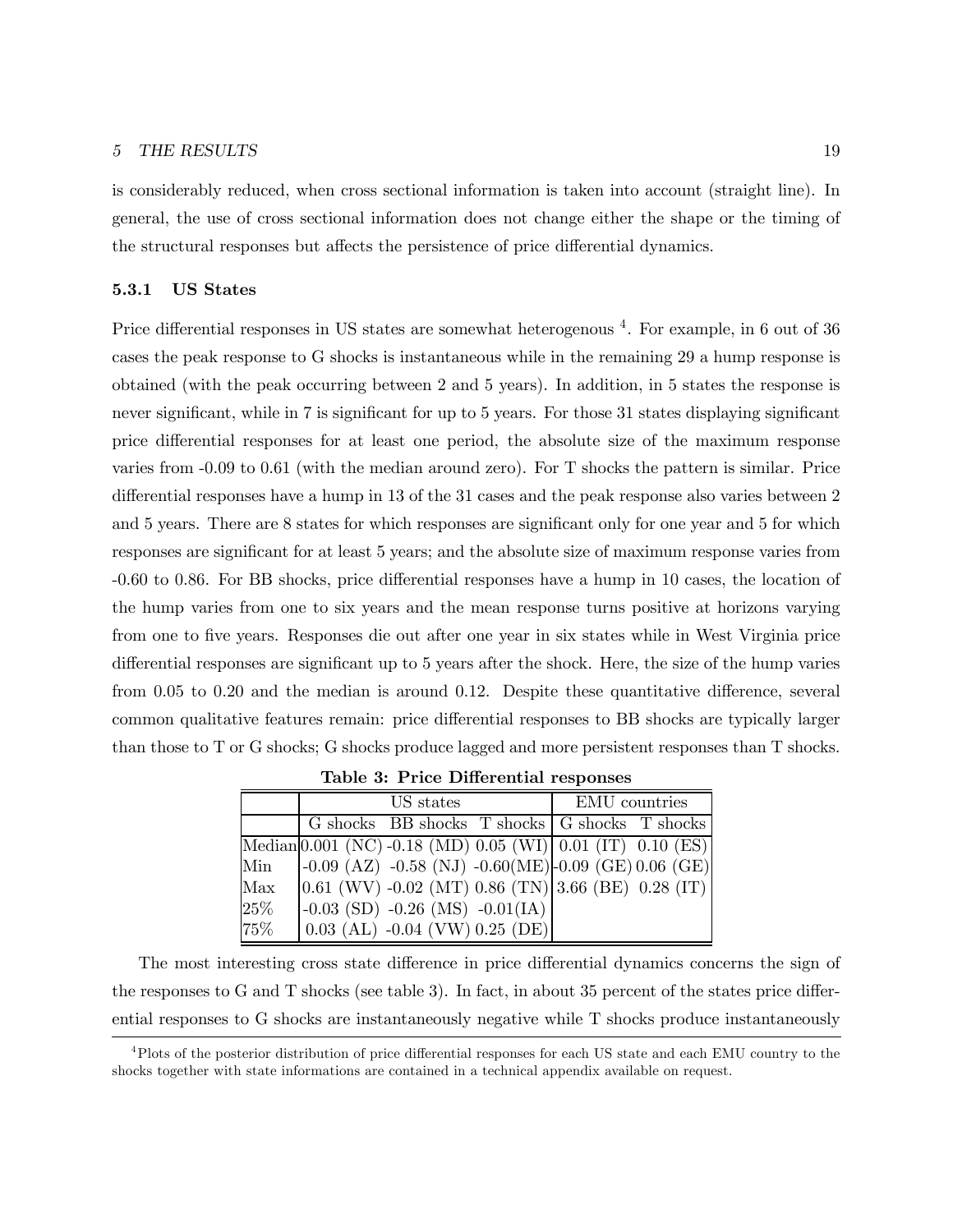negative price differential responses in about 25 percent of the states. There are asymmetries in the magnitude of price differential responses of the two groups: positive responses are typically larger than negative ones but some large negative price differential movements are present, e.g. in Maine. Interestingly, only in 13 states expenditure increases and revenue cuts move price differentials in the same direction- increases occur in 12 states and decreases in one - and in these states an unexpected reduction in tax revenues produces larger price differential responses than an unexpected expenditure increase.

|                                               | US states       |      |                                                     | <b>EMU</b> countries |  |                                                            |
|-----------------------------------------------|-----------------|------|-----------------------------------------------------|----------------------|--|------------------------------------------------------------|
|                                               | 10 year horizon |      |                                                     |                      |  | 8 quarters horizon                                         |
|                                               |                 |      | Mean Median Interquartile range Mean Median Min-Max |                      |  |                                                            |
| $\boxed{\text{G}$ Shocks $\boxed{0.14}$ 0.11  |                 |      | [0.05, 0.17]                                        |                      |  | $\begin{bmatrix} 0.21 & 0.18 & [0.03, 0.47] \end{bmatrix}$ |
| BB Shocks 0.23                                |                 | 0.21 | [0.10, 0.30]                                        |                      |  |                                                            |
| $\Gamma$ Shocks $\vert 0.19 \quad 0.14 \vert$ |                 |      | [0.05, 0.20]                                        |                      |  | $\begin{bmatrix} 0.15 & 0.14 & [0.03, 0.34] \end{bmatrix}$ |

Table 4: Variance Decomposition

Central Banks worrying about regional inflation differentials and their potential effects on price stability may be interested in knowing how important are the shocks we have identified in quantitatively explaining price differential variability. Table 4 presents this information at the 10 years horizon: we report the mean, the median and the interquartile range across US states (min-max) for EMU) of the price differential movements explained by the three types of shocks. On average, expenditure shocks explain 14 percent, balance budget shocks 23 percent and revenue shocks about 19 percent of price differential variability. For some states the percentage of price differential variability explained is large. In fact, expenditure disturbances in New Mexico and Texas and revenue disturbances in New Hampshire and Tennessee account for 40 percent or more of the variability of local to union wide prices. These large numbers do not appear to be due the result of measurement errors - using implicit price deflator data produced the same result - and could be related to the fact the composition of local output is tilted toward one sector.

Hence, fiscal disturbance can significantly affect price differential variability. In the majority of the cases the contribution is modest, but there are instances where fiscal disturbances are a powerful lever for price differential fluctuations.

### 5.3.2 EMU Countries

Price differential responses to G shocks are heterogeneous also in the EMU. For example, in three countries responses peak instantaneously and in five a hump with location varying from 1 to 5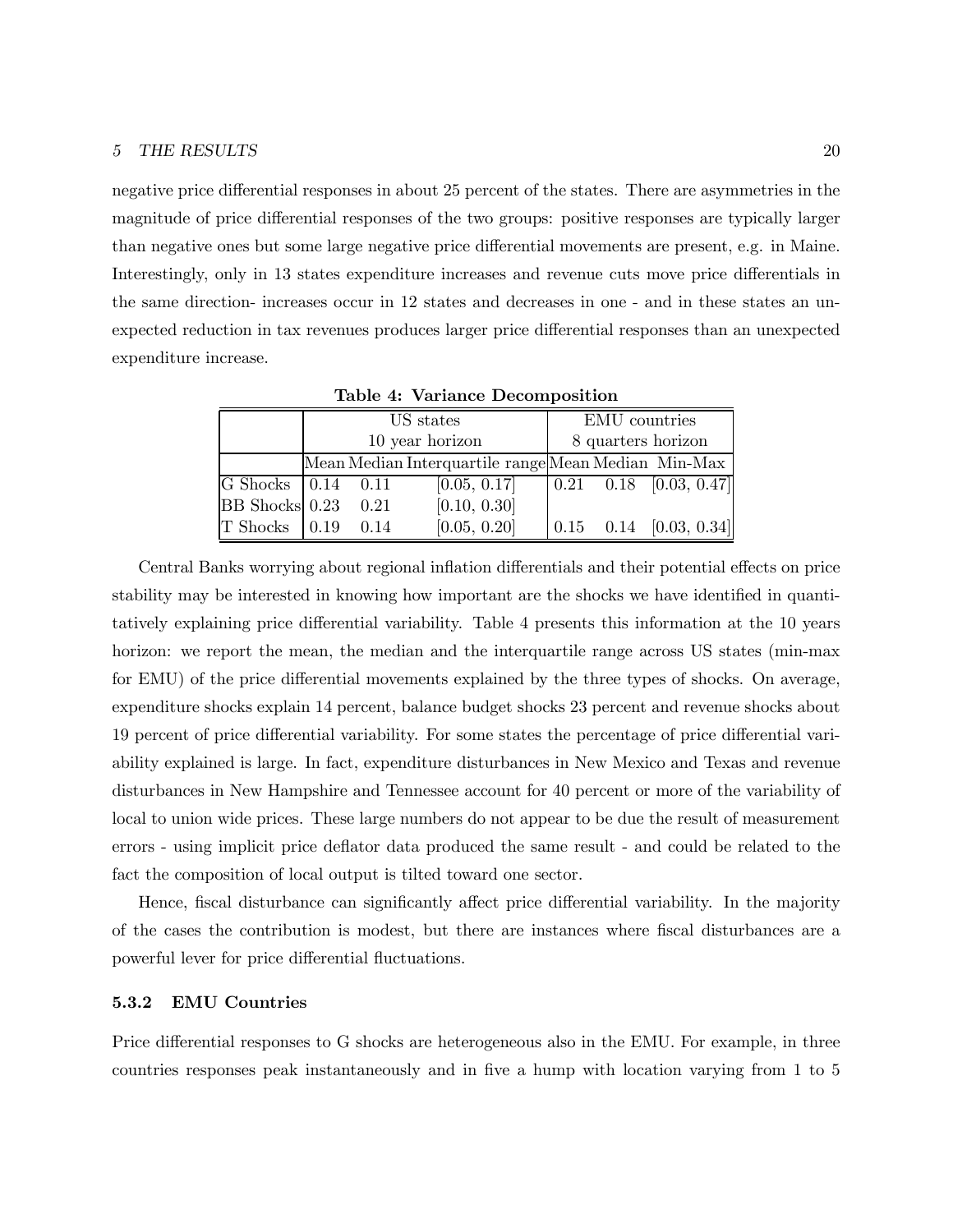quarters occurs; responses are significant for one quarter in Austria and last up to 8 quarters in Italy; the maximum size of the responses varies from -0.09 (Germany) to 3.61 in Belgium. Response to revenue shocks are more similar in shape (they all peak instantaneously) and persistence (they die out after two quarters) but the magnitude of the peak response varies from 0.06 (Germany) to 0.28 (Italy). Also in the EMU there are three countries where expansionary expenditure shocks decrease price differentials. The effect is typically temporary: in Germany it lasts two periods, in Ireland and Spain only one period.

It is worth relating price differential responses to one particular episode which has attracted attention in the policy circles. To induce foreign investments into the country, the Irish government reduced taxes on capital income in the third quarter of 1999 and this led to a significant increase in output in 2000 and the first half of 2001. In February 2001 the European Council issued a warning (Action against Ireland, Euro Official Journal, 9/3/2001, C077, pp.7) calling Irish authorities to restraint their attempts to reduce the cyclically adjusted surplus. In particular, the Council was concerned with the effects that such policy had on inflation differential. Our investigation suggests that such a worry was probably excessive. In fact, the maximum price differential response is "only" 0.25 and occurs in conjuction with a huge expansionary output effect (instantaneous output response is around 7.0). Interestingly, such a number is much larger than the magnitude of price differential responses produced in Germany (maximum about 0.07) or France (maximum 0.09), two countries close to be violating the Growth and Stability Pact limits in the sample.

The percentage of price differential variability explained by fiscal disturbances in EMU countries is qualitatively similar to what we have found for US states. Expenditure shocks account on average for 21 percent and revenue shocks for 14 percent of price differential variability. Heterogeneities are clearly noticeable here: G shocks explain more than 40 percent of the variability of price differentials in Ireland and Finland and roughly zero in Germany or Spain, while tax shocks explain about 34 percent of price differential variability in Spain and negligible amounts in Belgium, France and Germany. Clearly, one should be careful with these estimates: the sample includes almost a full economic cycle but it may not be representative of the typical conditions present in the EMU.

### 5.4 Why are price differential responses negative?

As we have seen, there are a number of US states and three EMU countries where unexpected expansionary fiscal disturbances bring about a significant and at times persistent reduction in local to union wide prices. These responses are surprising from the point of view of economic theory, both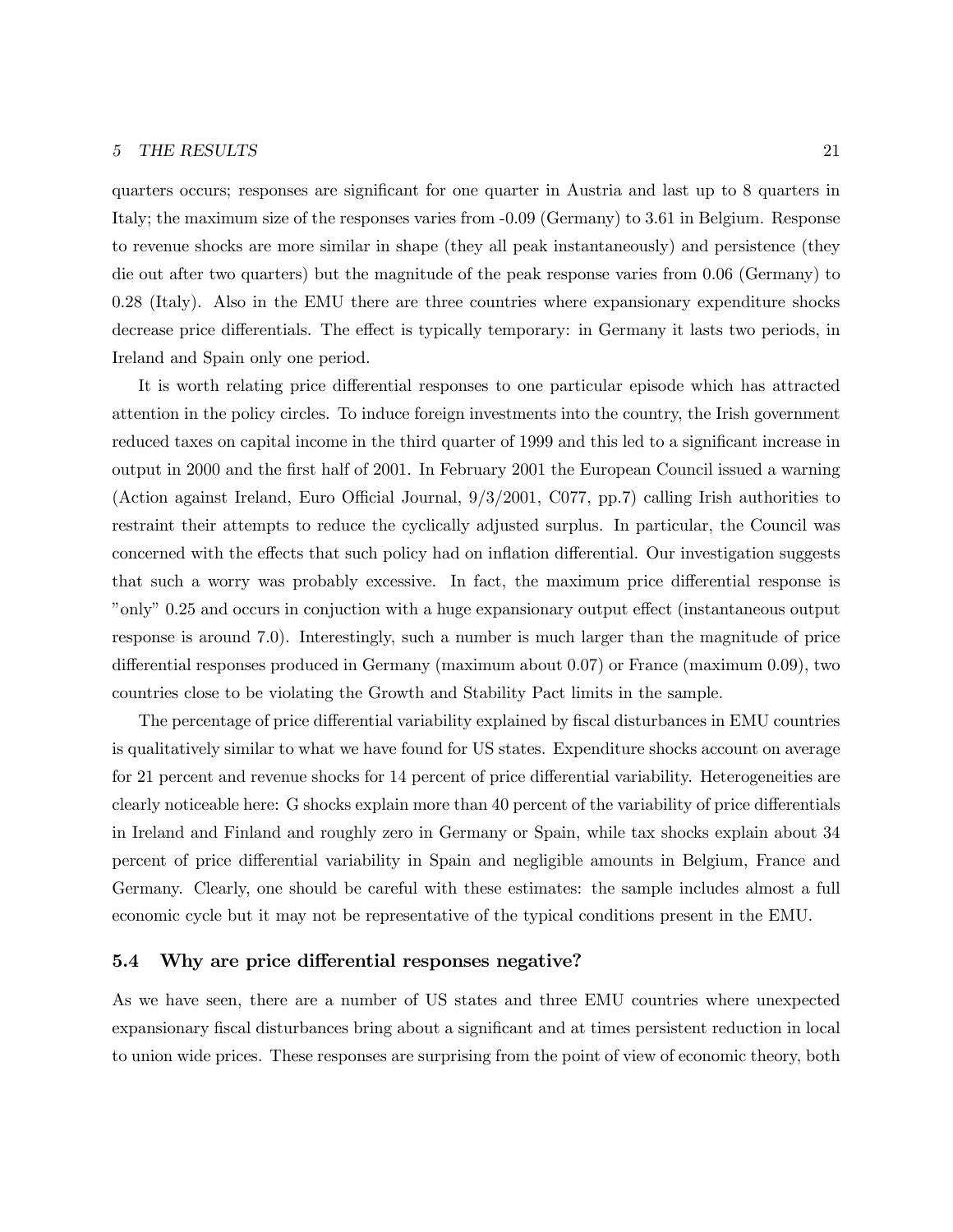of Keynesian and neoclassical orientations, because output increases in response to these shocks. This, for example, excludes explanations based on extreme crowding out of other components of aggregate demand or expectational effects of the type emphasized by e.g., Giavazzi, Jappelli and Pagano (2000), since in these episodes local to union wide outputs and prices move in the same direction. Similarly, explanations based on the assumption that fiscal policy may anticipate local recessions and therefore spuriously produce negative price differentials are excluded by our identification scheme which requires output and expenditure to move in the same direction. Note also that when estimating individual effects, we have not restricted the sum of price differential responses to be zero. Therefore, there is no reason to expect that responses will be positive in some units and negative in others. While the pattern is somewhat puzzling, it is by no means uncommon. In fact, when using aggregate US data and different identification strategies, Mountford and Uhlig (2002), CEPS (2002) and Canzoneri, Cumby and Diba (2002) all find that prices decline after either a revenue cut or an expenditure increase, and Perotti (2002) finds that such an effect occurs also in other OECD countries, unless extraneous information is used to pin down the price elasticity of spending disturbances.

To characterize units with a perverse pattern, we have looked at a number of indicators. We examined whether the geographical position of a unit, its economic size (measured by the relative population size or by the relative GDP size), the size of its local government (measured by the average expenditure to GDP or average deficit to average union wide deficit), the magnitude of the government debt (measured by the average debt to GDP) and the state of government finances (measured by the average Moody rating over the period), the composition of output and, for US states, the index of strictness of balance budget requirements (measured by the ACIR index), the political color of the governors and of the state parliaments and the average price of land could be used to characterize states where expansionary fiscal shocks induce negative price differential responses. In general, none of these variables seem to matter. For example, take the US and expenditure shocks. Among, the states with negative price responses, we have both small and large states (e.g. Vermont and Mississippi vs. Michigan or New York); states where the expenditure to GDP ratio is both small and large relative to the average (Illinois vs. Maine); states with good and relative bad credit ratings or high and low average level of debt (e.g. Vermont vs. Arizona); states where the agricultural sector is large and small (e.g. Kansas vs. Michigan); states which were, on average, republican and democrat (e.g. Nevada vs. Vermont); and states where land prices were higher or lower than average (e.g. New York and Wisconsin). While surprising at first,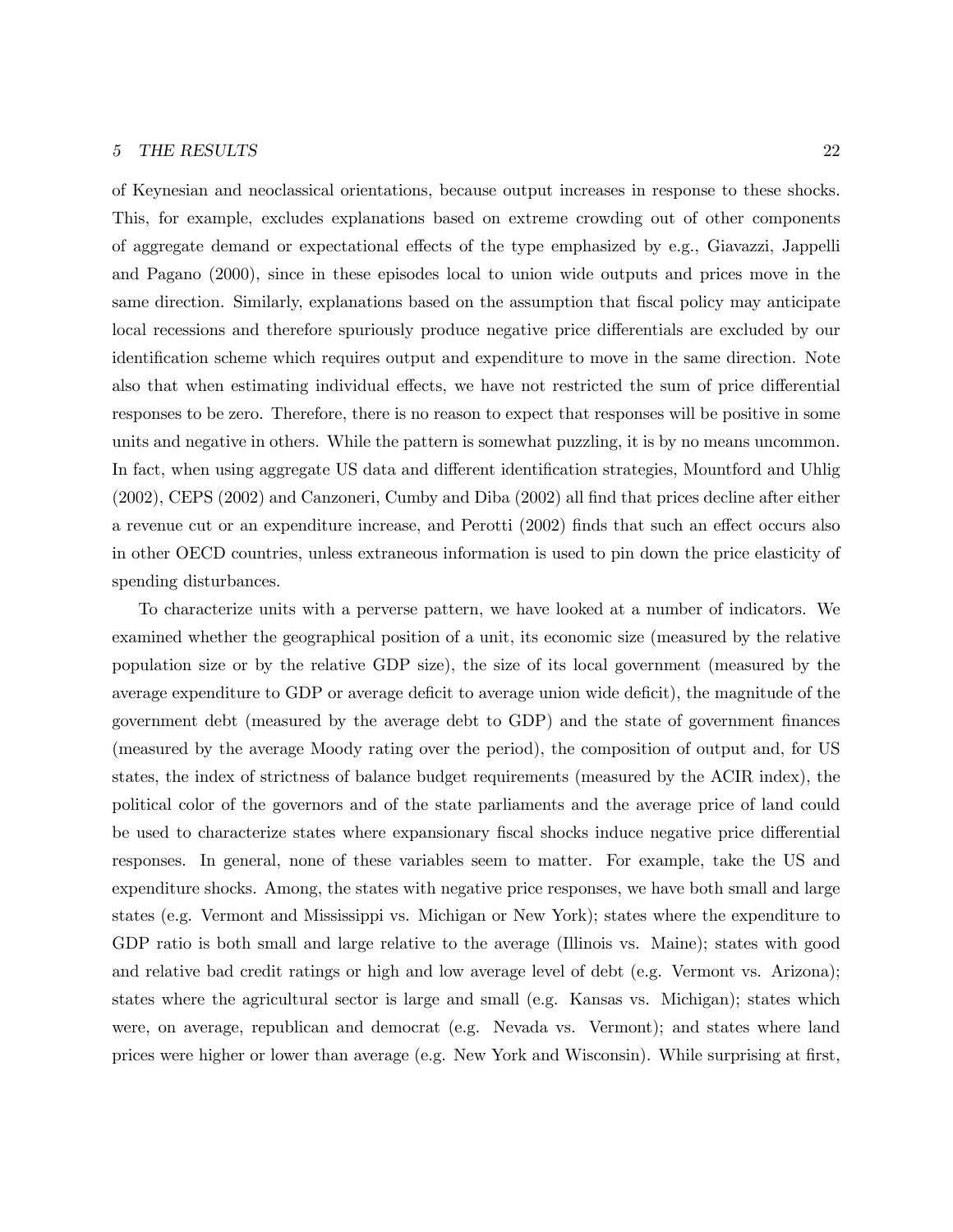this outcome is reasonable: since these indicators capture much longer types of trends, they do not affect the dynamics we care about.

Theoretically, we can think of two possible reasons for why fiscal expansions may induce negative price differential responses. The first has to do with spillover effects: if increases in local demand are spread over a number of units and if multiplier effects pile up, union-wide demand may increase more than local demand and this may make union-wide prices respond more strongly than local prices to unexpected expansionary local fiscal shocks. The second has to do with movements in the local aggregate supply curve: expansionary fiscal shocks may in fact shift such a curve to the right as agents optimally readjust their labor supply and investment decisions. If the magnitude of the movements are right, price differentials may decline.

The composition of tax revenues can also account for the negative responses of price differentials to revenue shocks. In fact, while cuts in income or capital taxations may induce labor (and capital) supply effects in some scenarios, these effects are likely to be small in the case of indirect taxes. Hence, distinguishing between various types of revenues cuts could be important, especially because among US states with negative price differential responses are a few where the fraction of state government activities financed through state income and corporate taxes is higher than average (see table 5).

| Sales Tax Income Tax Corporate Tax |      |      |      |  |  |
|------------------------------------|------|------|------|--|--|
| AR                                 | 0.60 | 0.32 | 0.08 |  |  |
| CO                                 | 0.54 | 0.40 | 0.06 |  |  |
| IA                                 | 0.55 | 0.38 | 0.07 |  |  |
| İΙN                                | 0.63 | 0.32 | 0.05 |  |  |
| LA                                 | 0.73 | 0.17 | 0.10 |  |  |
| MЕ                                 | 0.67 | 0.27 | 0.06 |  |  |
| ЮH                                 | 0.67 | 0.26 | 0.07 |  |  |
| ΙSD                                | 0.96 | 0.00 | 0.04 |  |  |
| US Average                         | 0.65 | 0.27 | 0.08 |  |  |

Table 5: Tax Decomposition, Selected US states

Spillover effects may occur for many reasons. For example, it could be that the size of the state is large and the multiplicative effects generated in the region are of an order of magnitude larger than those generated locally or that the difference between local GDP and local GNP is large. We have seen that size does not matter; the GNP/GDP difference is unavailable for US states. Casual empiricism suggests that this difference is larger for North Eastern and Eastern states than for Midwest or Western states, but, again, location does not seem to matter. In the EMU the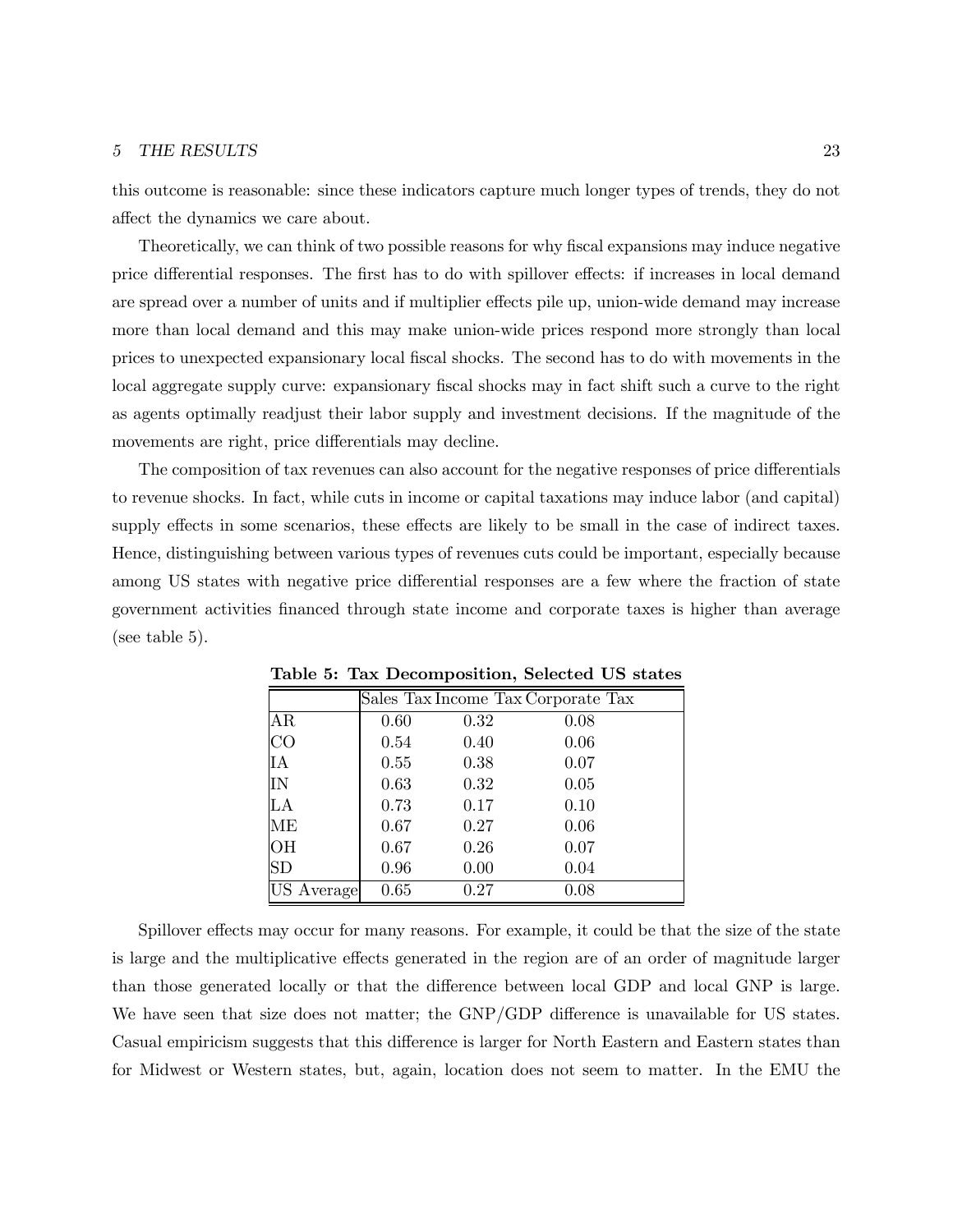GNP/GDP differential is important for Ireland - on average it was 14% over the period but it is hardly a factor for Spain or Germany, the other two countries with negative price differential responses. Another possibility is that expansionary fiscal policy may increase the demand of nonlocally produced goods. This could occur, for example, when the industrial structure of a unit has particular features (e.g. value added is skewed toward a particular activity), when the productive structure is such that local output is produced with intermediate inputs coming from neighboring units or when home bias in consumption is small. To effectively examine this hypothesis one needs intrastate and intracountry trade data or the industrial composition of value added in each state (nation). We have managed to find bilateral trade data for EMU countries and found some evidence that trade effects are important. However, the size of trade spillovers, as measured by the instantaneous response of import, is modest, similar to the average EMU effect for Germany and Spain (0.02), and negligible for Ireland.

Lacking bilateral trade data for US states, we check for spillover effects indirectly examining price differential for BLS regions - our working assumption being that spillovers are localized within BLS geographical regions. Therefore, if the hypothesis is correct, regional prices should increase in response to expansionary local fiscal shocks or, at the very least, decrease less.

The results are somewhat supportive of the spillover hypothesis. In 5 of the 16 states where local expenditure shocks reduced local to union wide prices, regional to union wide prices increase and in 4 of the 7 states where local revenue shocks reduced local to union wide prices, regional to union wide prices increase (or decline less than local prices). We present a few typical cases in figure 4. In Arizona and Mississippi, relative prices persistently fall following a G shock, while BLS regional relative prices are significantly increased for about two years. In Arkansas revenue cuts have an initially strong negative impact on local relative prices but regional prices move up significantly. For Maine the effect on New England price differential is qualitatively similar to the one for the state but, quantitatively, the effect is considerably muted.

Dynamic general equilibrium models tell us that changes in the fiscal stance may have important repercussions on the aggregate supply of the economy. First, there is a direct effect due, for example, to the fact that higher spending on infrastructure increases the productivity of factors of production and this, in turns, shifts the aggregate supply. If relative movements in the aggregate demand and the aggregate supply are "right", it is possible that local to union wide prices to countercyclically respond to local fiscal shocks. The second effect is indirect: an increase in government spending might induce an increase in labor supply which, in turns, shifts the aggregate supply curve to the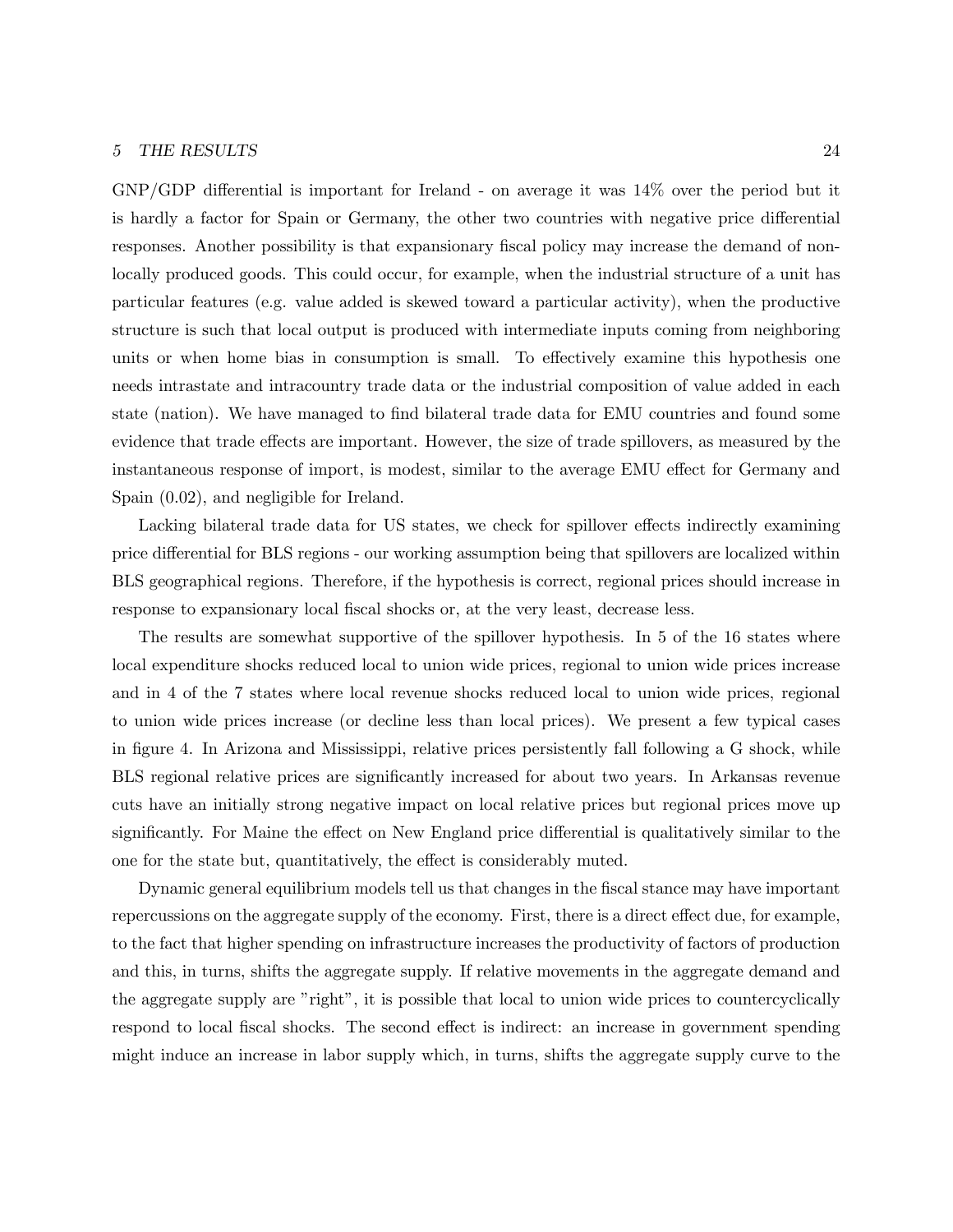right. This could happen, for example, if agents expect the increase in government spending to be financed by future taxation; since agents would be induced to work harder in the current period and intertemporally substitute leisure.





While intuitively plausible, calibrated analyses of general equilibrium models (e.g. King and Baxter (1993)) have hard time to make this effect non-negligible. In general, if the latter channel is operative, units with falling price differentials should display employment and output responses which are significantly larger than those of units with increasing price differentials.

The evidence on these issues is mixed: in only a few of the US states with negative price differential responses, the output effect is larger than the average (in 3 out of 16 for both expenditure shocks and 2 out of 7 for revenue shocks). Employment responses are slightly more in line with the prediction of theory in the case of expenditure shocks (5 out of 16) but, in general, the effect is minor. In the EMU the output effect for Spain is larger than the average, the Irish one becomes larger after a quarter, while the one for Germany is small. Employment effects are negligible in Germany and negative in Ireland and Spain.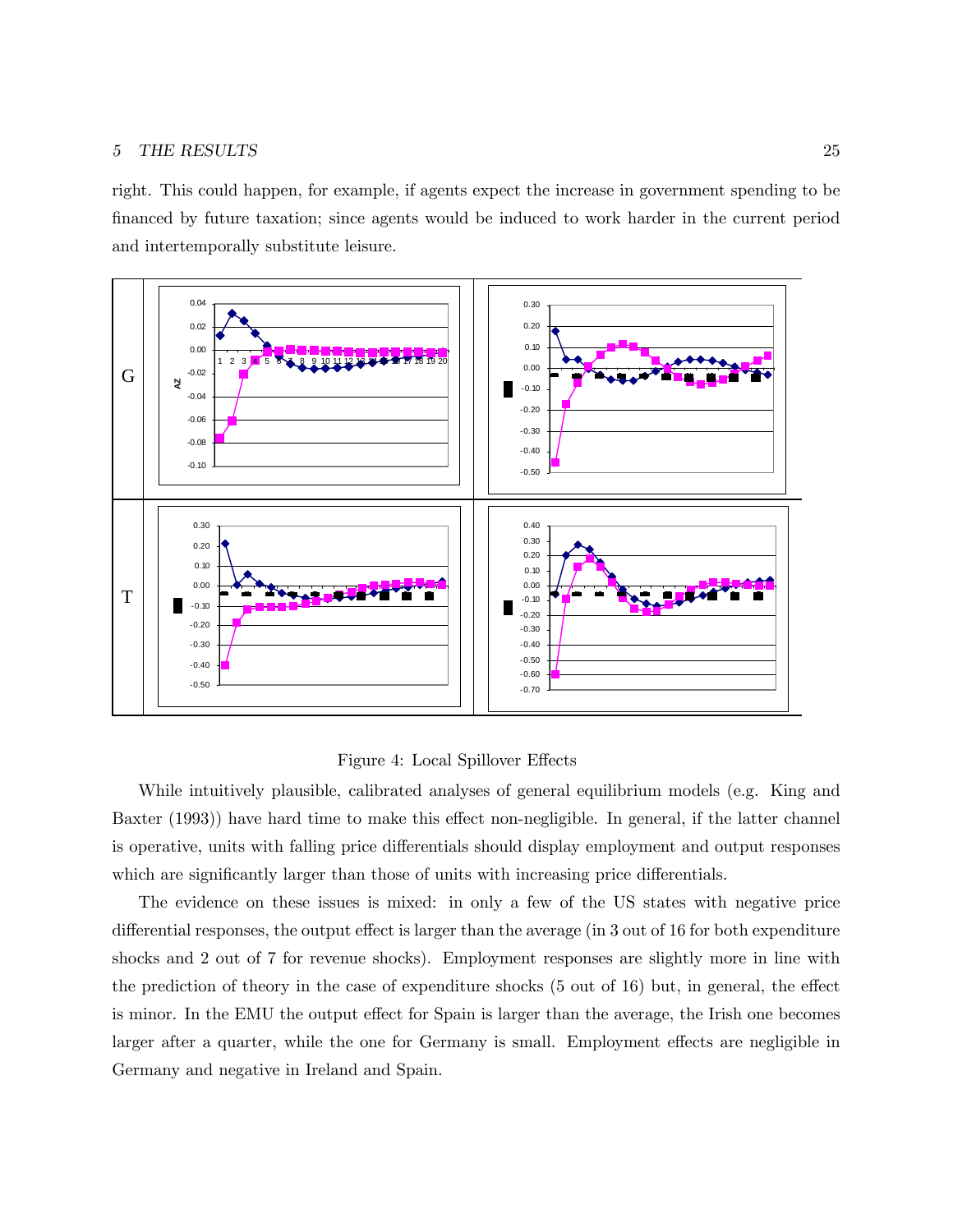The composition of tax revenues can also provide important information about local aggregate supply movements. If a revenue cut is engineered via reduction of income taxation, price differentials may fall when the substitution effect is strong and dominates the income effect on agents' labor supply. A decrease in income taxation in fact makes agents wealthier and, as a result, may reduce their labor supply. On the other hand, it also increases the relative price of leisure and may induce agents to work harder. If this second effect dominates, the aggregate supply shifts to the right and prices differentials may fall. If the cut in revenues is engineered via reduction of capital taxes, the marginal product of capital increases, investments become more profitable and therefore consumption may fall. Therefore, cuts in capital taxation may also reduce prices differentials in some scenario. It is however hard to conceive the existence of sizable supply effects when revenue reductions are engineered through cuts in sales taxes <sup>5</sup>.



Figure 5: Price differential response to different tax shocks

For EMU countries, the shortness of the sample and the lack of significant independent variations among tax revenue components impede any verification of our conjecture. For US states, where the sample is larger and the variations more significant, we find some support for the argument. In fact, in 5 of the 7 states substituting sales tax revenues to total tax revenue increases price differential while substituting income or capital tax revenues to total revenues leaves the sign of the responses unchanged. To illustrate this fact, figure 5 presents responses in Arkansas and Colorado, when we substitute income, capital or sales revenues for total revenues in the VAR. In both states sales tax

<sup>&</sup>lt;sup>5</sup>Since sales taxes are included in the CPI one should expect to see relative price decrease as taxes decrease in the very short run. However, this effect should dissipate within a year.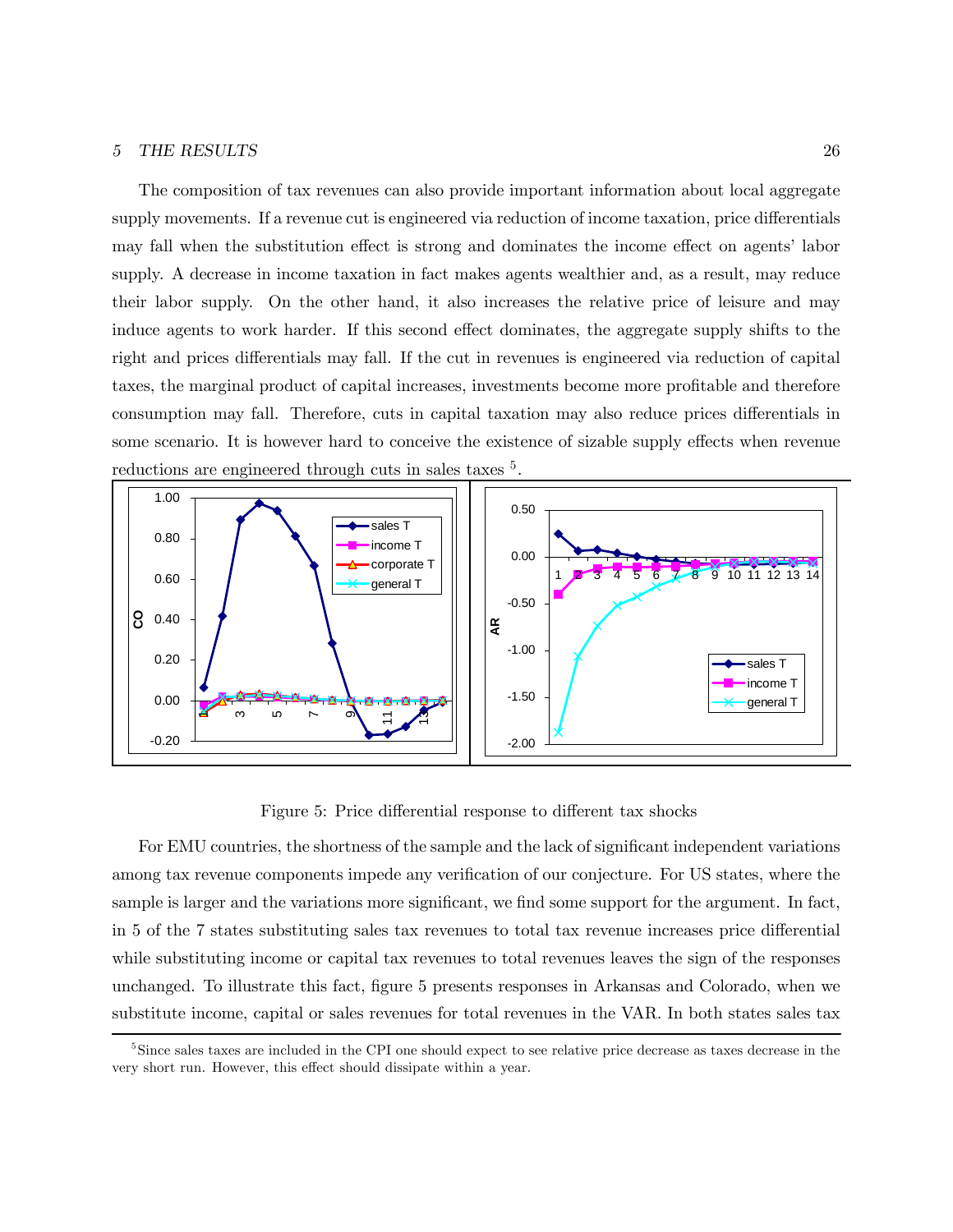shocks increase price differentials while income/capital taxes decrease them.

It is important to stress that neither spillover nor labor supply effects appear to matter for states displaying positive price differentials responses. In fact, in only a couple of cases substituting regional to state prices or changing the type of tax revenues turned price differential responses negative, albeit insignificant. Hence, both mechanisms appear to be important in producing negative price differential responses.

# 6 Conclusions

This paper studied the relationship between local fiscal policy and price differentials in monetary unions using a sample of 47 US states and 9 EMU countries. We identify fiscal shocks using sign restrictions on the responses of output and deficits generated by dynamic stochastic general equilibrium models of fiscal policy. We consider two types of expenditure shocks: those financed by bond creation, which produce positive comovements in local output and deficits; and those financed by distorting taxation, which leave local deficits unchanged and produce negative comovements in local outputs, and one type of revenue shocks, i.e. tax cuts which increase local deficit and output. We construct estimates of the average and of the local price differential responses which reflect local and cross sectional and/or a-priori information.

Our results suggest that fiscal policy is a modest but statistically significant source of price differentials. The magnitude of the effects varies with the unit and the type of shocks but, on average, fiscal disturbances explain between 14 and 23 percent of price differential fluctuations in both unions. Heterogeneities however do exist and there are states (countries) where more than 40% of the price differential variability is attributable to some fiscal shock. Interestingly, in Ireland and Germany, two countries under EU scrutiny over the period because of their loose fiscal policy, the variability explained by fiscal shocks is negligible.

On average, deficit financed expansionary fiscal shocks increase price differentials, while balance budget shocks (expenditure increases financed by distortionary taxation) decrease price differentials. There are a number of US states and EMU countries where expansionary fiscal disturbances lead to significant decreases in local to union wide prices. Various intuitive explanation based on geographical, political, economic and social indicators fail to explain these puzzling responses. We investigate two explanations based on spillover and labor supply effects and tentatively found both mechanism promising in accounting for perverse price differential responses.

Our results have important policy implications. First, since local fiscal policy has a statistically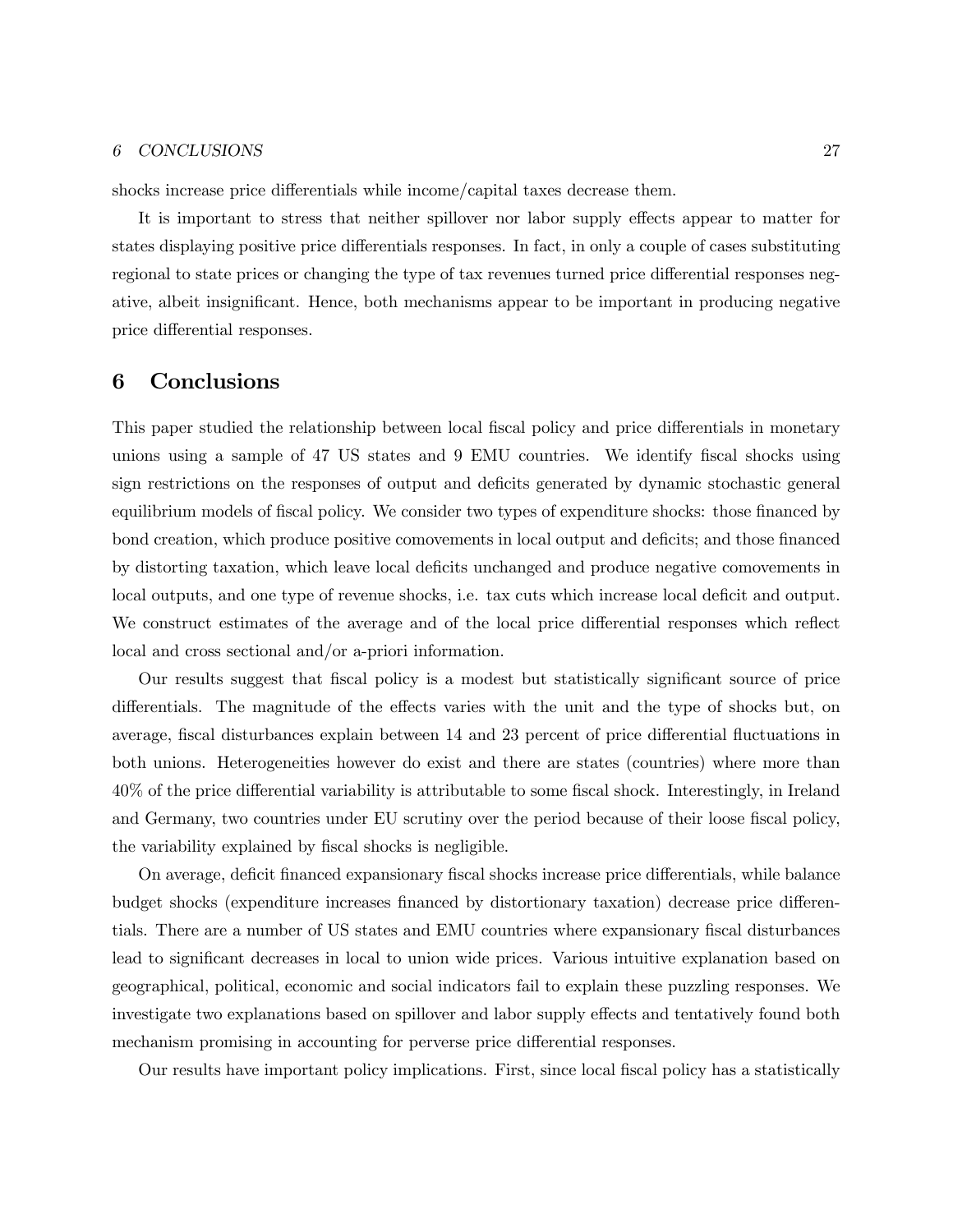large effect in some states (countries), policymakers caring about regional price differentials may find in our work an empirical justification for imposing limits to both the size and the variability of local fiscal policy. Clearly, our results do not preclude the possibility that one may want to constrain fiscal policy for other reasons (e.g. to enhance the credibility of monetary authorities or to reduce the probability of debt monetization). Second, balance budget shocks have large effects on both local output and local prices. Therefore, our results also warn policymakers against imposing too strict fiscal constraints which, to be maintained, may require dramatic adjustments in the local economy. Third, different fiscal instruments have different effects in the local economy. Deficit financed expenditure shocks produce lagged but more persistent and revenue shocks larger price differential responses. Hence, keeping tax smoothing motives aside, revenue cuts appear to be an important stabilization instrument while expenditure changes could end up having undesirable procyclical effects, especially considering standard implementation lags. In addition, since surprise declines in local income taxes exercise an important effect on the aggregate supply of the local economy, they may provide a useful channel to stabilize overheated economies. Fourth, while there are similarities between the US and the EMU, there are also important quantitative differences. Whether they are due to transitional dynamics, small samples or institutional differences we are not able to tell, given the short experience of the EMU.

This paper is concerned with the somewhat narrow question of whether and to what extent local fiscal policy has effects on local prices. Hence, we did not address the important policy question of whether local fiscal policy should be used to affect local prices. This problem is examined in Pappa (2003). There it is shown that local fiscal policy can be used to stabilize the local price level in response to asymmetric shocks in a monetary union when the central monetary authority is concerned only with union wide price stability and that this course of action optimally allocates the available resources.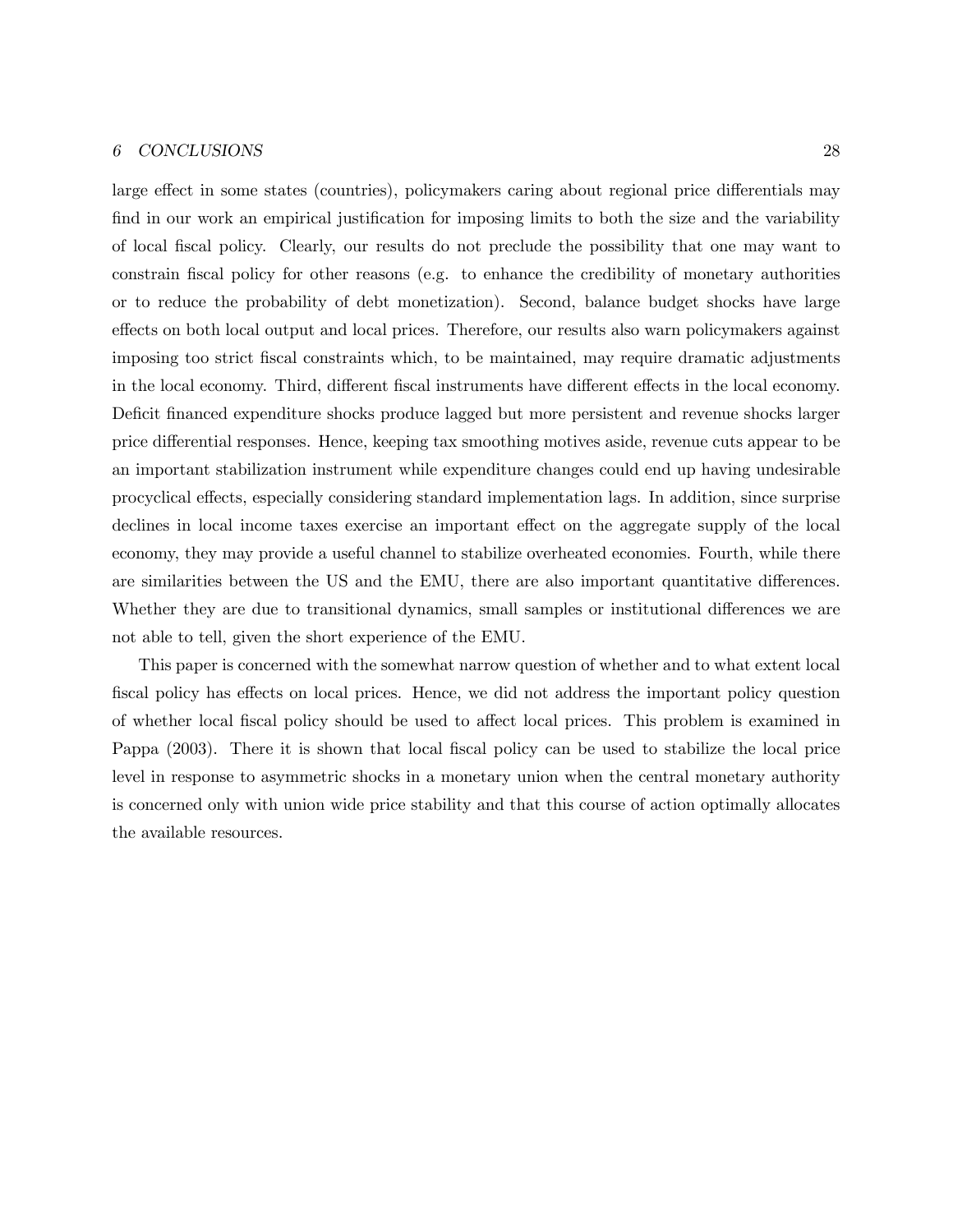### Appendix A: Data sources and definitions

US data is annual from 1969 to 1995, real, seasonally adjusted, per capita data. U.S. Census Bureau is the source unless it is otherwise indicated.

State Population: total state population in thousands.

Gross state product (in constant 1982 prices): obtained from Bureau of Economic Analysis (BEA) from 1977; before 1977 we used the series from Oved Yosha's US State-Level Macroeconomic Databank (www.tau.ac.il/yosha ).

State revenue: total revenue.

State expenditure: direct state expenditure - state capital outlays. Direct expenditure measures all expenditures other than intergovernmental expenditures.

State debt: total debt outstanding at the end of the fiscal year.

State employment: total full and part time state employment (from BEA).

State Prices: state prices are from Del Negro  $(1998)$ . The price level for state i is computed as:

$$
P_{it} = w_i^u P_{it}^u + (1 - w_i^u) P_{it}^R
$$

where  $P_{it}^R$  denotes the price level in rural areas of state i and it is taken from the Monthly Labor Review data of the Bureau of Labor Statistics (after 1978). Before 1978 it measures the "cost of living for intermediate level budget" and the same source is the same.  $w_i^u$  measures the fraction of population living in rural areas of state  $i$  and comes from the Statistical Abstract on the percentage of rural population by state.  $P_{it}^u$  is constructed as follows:

$$
P_{it}^{u} = \sum_{k=1}^{K} \omega_{i}^{k} P_{it}^{k} + (1 - \sum_{k=1}^{K} \omega_{i}^{k}) P_{it}^{B}
$$

where  $P_{it}^k$  is the CPI in metropolitan area k, it is obtained from the ACCRA (American Chamber of Commerce Realtors Association) and from the Bureau of Labor Statistics data on CPI for Urban Consumers (CPI-U) and CPI by Regions and by Urban Population.  $\omega_i^k$  is the percentage of urban population living in metropolitan area k which is obtained from the Bureau of Economic Analysis site at the University of Virginia.  $P_{it}^B$  is the CPI in other urban areas and it is taken from the Monthly Labor Review data of the Bureau of Labor Statistics. State CPI is normalized so that in each year their population average coincides with the US CPI.

State GDP Deflators: computed from real and Nominal state GDP data

US aggregate data for real GDP, interests rate, CPI and oil prices come from the Federal Reserve Bank of St. Louis FREDII data bank. Data on federal expenditures, revenues, deficits and population come from the US Census.

EMU data is quarterly from 1997:1-2003:3, real, seasonally adjusted, and per capita. The Eurostat National Accounts Main Indicator (NAMA\_Q) is the main data source unless indicated.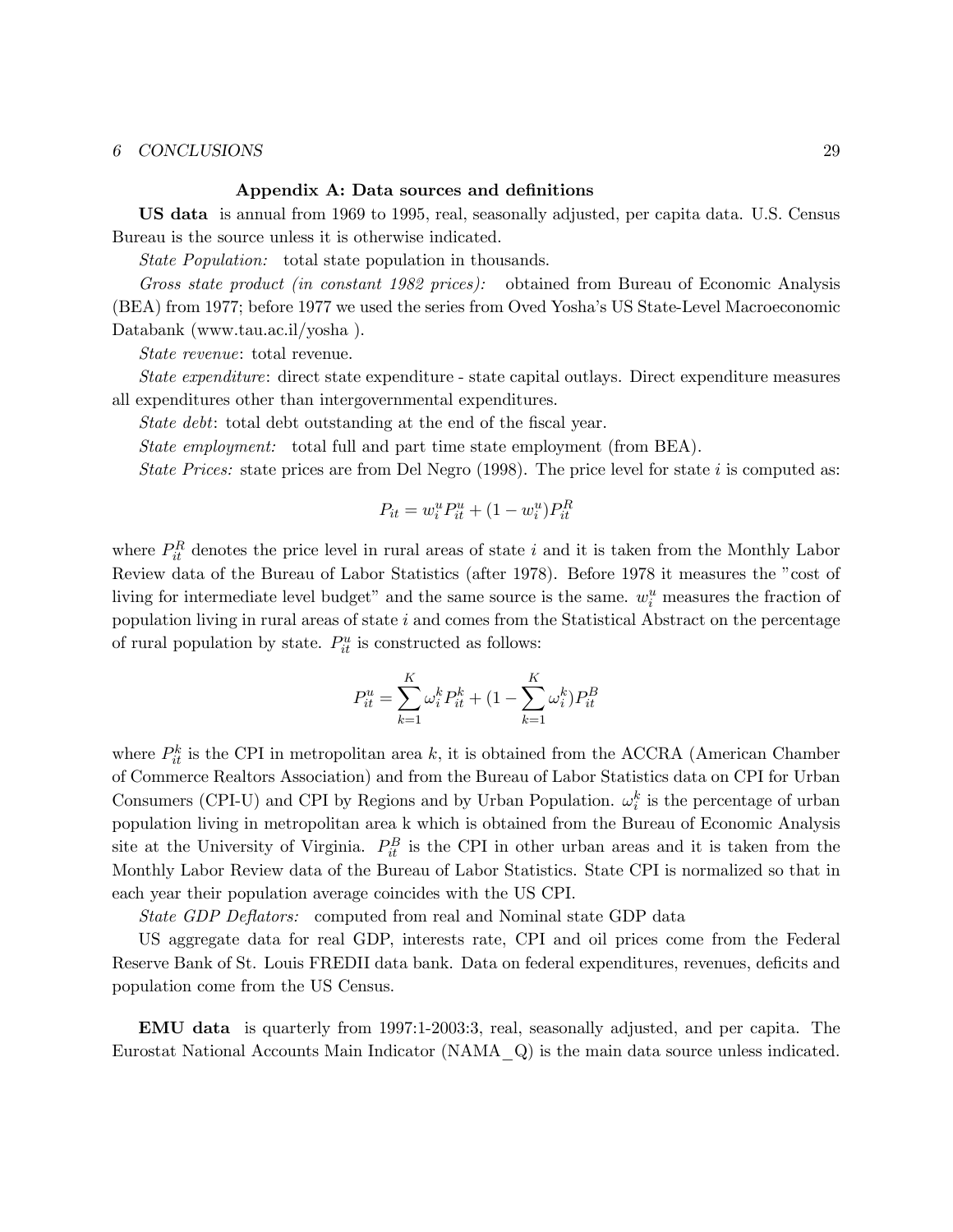Population: total country population in thousands from the Quarterly Labor Force Statistics of the OECD

Prices: harmonized consumer price index, base 1996, from the ECB.

Gross domestic product: in constant 1996 prices.

Total revenue: taxes less subsidies on production and imports.

Current expenditure: final consumption expenditure, general government.

Employment: total employment in thousands from the IMF World Economic Outlook.

Union wide *interest rate, union wide HICP prices, employment, GDP (base 1996)* are from the ECB databank and refer to EUROZONE12 (EUR-11 plus GR up to 31.12.2000 / EUR-12 from 1.1.2001)

### Appendix B: Identifying shocks

The algorithm used to extract fiscal shocks is the following. Let  $P_{i,i'}(\theta)$  be an orthonormal matrix which rotate columns i and i' of the covariance matrix the orthogonalized shocks,  $i, i' = 1, \ldots, 5$ . Then:

(i) Draw  $\theta \sim U[0, \pi]$  and  $i, i' \sim U[1, 5], i \neq i'$ , where U indicates a uniform distribution.

(ii) Draw  $\alpha_i \sim N(\tilde{\alpha}_i, \tilde{V}_{\alpha})$  where  $\tilde{\alpha}$  indicate posterior estimates.

(iii) Compute responses to shocks. If restrictions are satisfied, keep the draws and the responses.

(iv) Order the retained responses, extract a measure of location and a 68% central confidence set.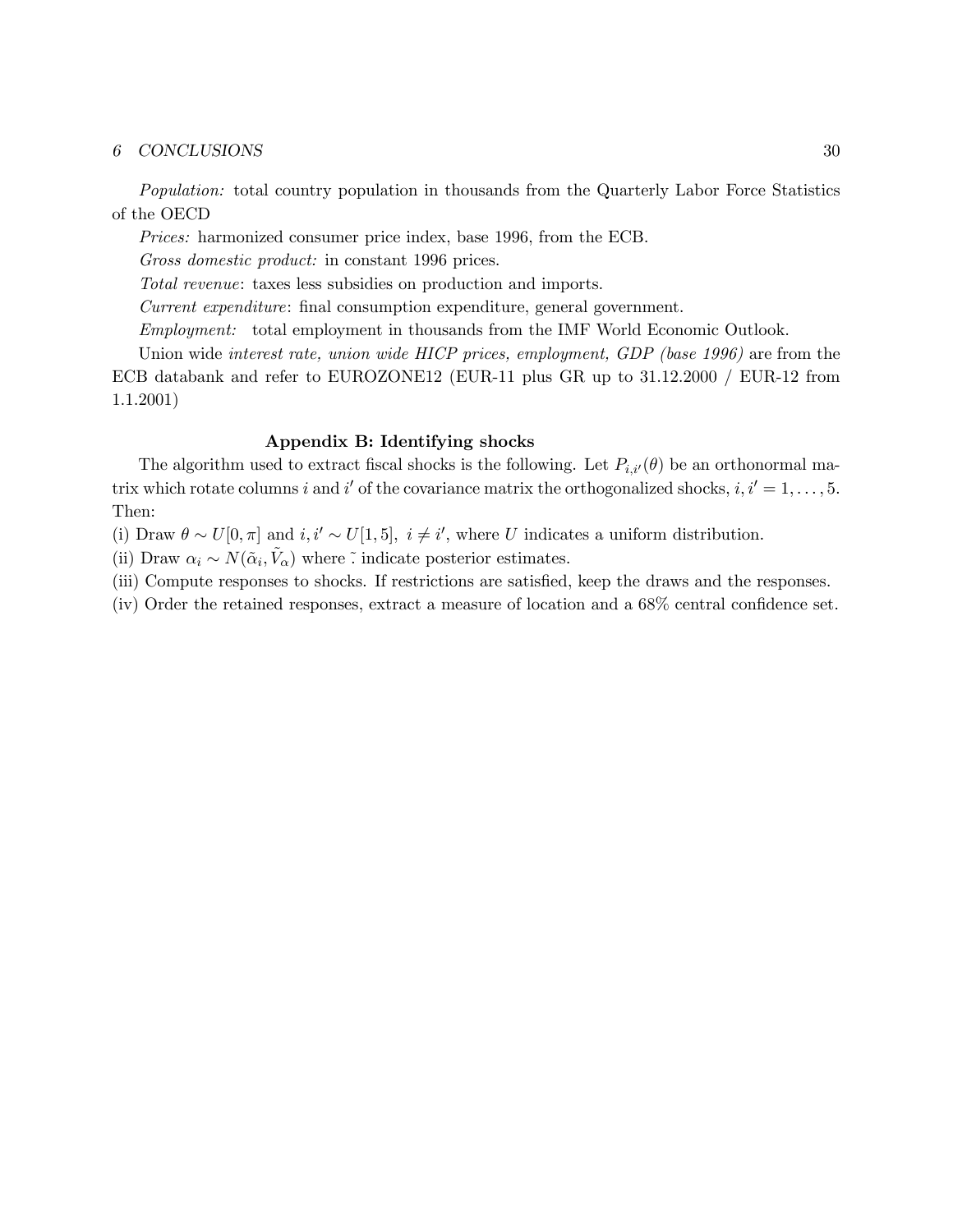## 7 REFERENCES 31

# 7 References

Angeloni, I. and Erhmann, M. (2004), "Euro area Inflation differentials", ECB manuscript.

Baxter Marianne and Robert King (1993), "Fiscal Policy in General Equilibrium," American Economic Review, 83, 315-335.

Blanchard Olivier and Roberto Perotti (2002): "An Empirical Characterization of the Dynamic Effects of Changes in Government Spending and Taxes on Output," Quarterly Journal of Economics, 117, 1329-1368.

Besley Timothy and Anne Case (1995) "Does Political Accountability Affect Economic Policy Choices? Evidence from Gubernatorial Term Limits" Quarterly Journal of Economics, 110, 769- 98.

Bryant Ralph, Peter Hooper and Catherine Mann (1993) Evaluating Policy Regimes: New research in Empirical macroeconomics, Washington, D.C., Brooking Institution.

Canova Fabio and Gianni De Nicolo' (2002), "Money matters for Business Cycle Fluctuations in G-7," Journal of Monetary Economics, 49, 1131-1159.

Canzoneri, Matthew., Valles, Javier. and Jose. Vinals (1996), "Computing Value Correspondences for Repeated Games with State Variables. Do Exchange Rate move to address International Macroeconomic Imbalances?" Bank of Spain Working Paper Series, No.9626

Canzoneri, Matthew., Cumby, Robert and Diba, B (2002), "Should the European Central Bank and the Federal reserve be Concerned about Fiscal Policy?", working paper of the Federal Reserve Bank of Kansas City's Symposium on "Rethinking Stabilization Policy."

Cecchetti, Steven., Nelson. Mark, and R. Sonora (2002), "Price Level Convergence Among United States Cities: Lessons for the European Central Bank", International Economic Review, 43, 1081- 1099.

CEPS, (2002), "Fiscal and Monetary Policy for Low-Speed Europe" 4th Annual Report of the CEPS Macroeconomic Policy Group, June.

Christiano Lawrence and Terry Fitzgerald (2000) "Understanding the Fiscal Theory of the Price Level," NBER Working Paper Series, No. 7668

European Central Bank (2003), Monthly Bulletin, April, 22-23.

Dalsgaard, Thomas, Christopher Andre and Pete Richardson (2001), "Standard Shocks in the OECD interlink model", OECD working paper 306.

Del Negro Marco (1998), "Aggregate Risk Sharing Across US States and Across European Countries," mimeo Yale University.

Edelberg, Wendy, Martin Eichenbaum and Jonas Fisher (1999) "Understanding the effects of a Shocks to Government Purchases", Review of Economic Dynamics, 2, 166-206.

Dotsey, Mike (1994) " Some unpleasant supply side arithmetic", *Journal of Monetary Economics*, 33, 507-524.

Duarte Margarida and Alexander Wolman (2002), "Regional Inflation in a Currency Union: Fiscal Policy vs. Fundamentals," mimeo Federal Reserve Bank of Richmond.